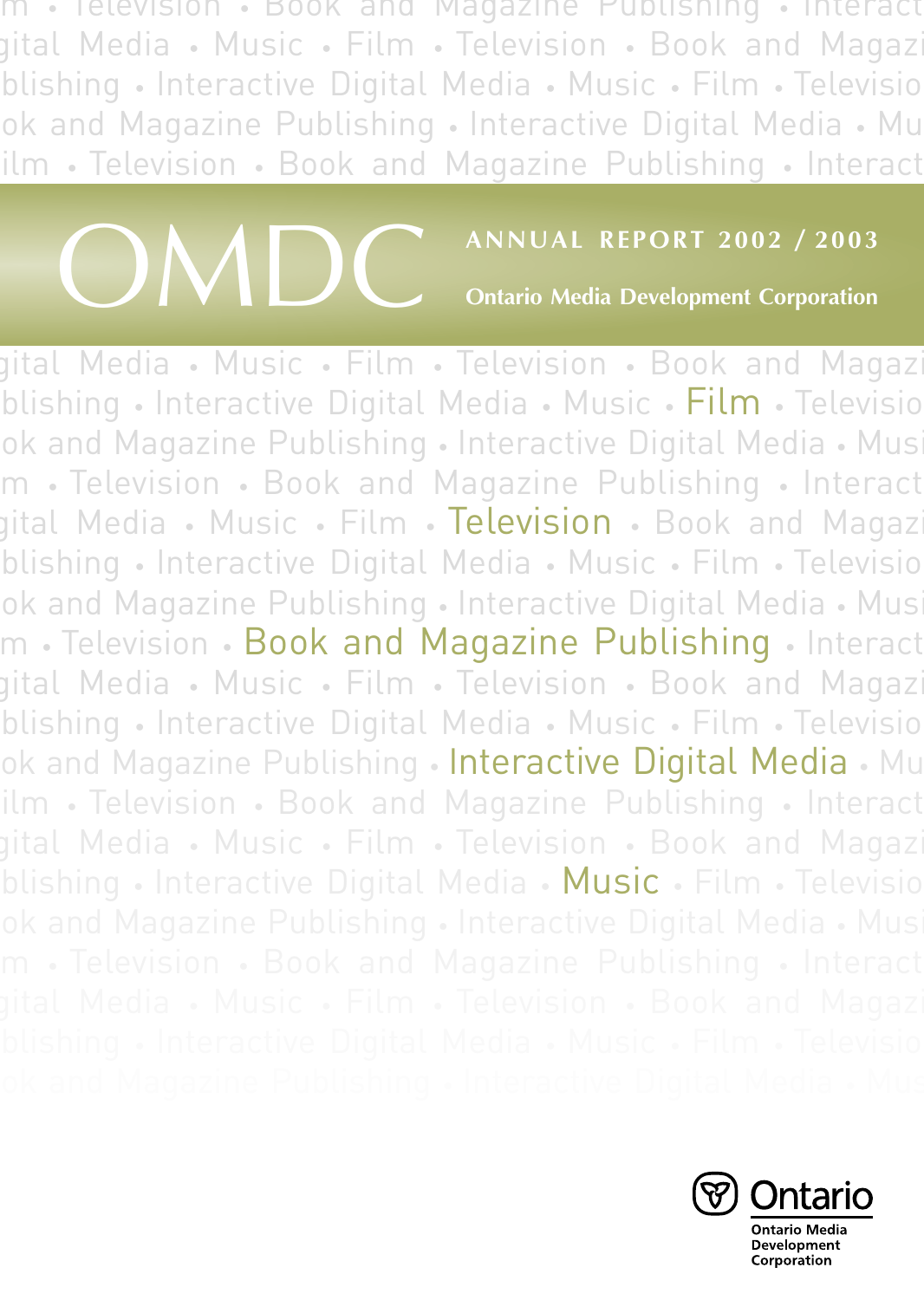### **THE BOARD OF DIRECTORS**

The Board of Directors sets the Corporation's strategic directions. Members are appointed by Order-in-Council for a term not exceeding three years.

**Marcelle Lean, Chair \_** appointed February 7, 1998; reappointed February 7, 2003 **Peter E. Steinmetz, Vice-chair** reappointed February 7, 1998; reappointed February 7, 2001 **Lawrence A. Brenzel \_** appointed November 18, 1998; reappointed February 7, 2001 **Azim Fancy \_** appointed November 18, 1998; reappointed February 7, 2001 **Tomas Fiore \_** appointed June 17, 1998; reappointed February 7, 2001 **Joseph Garwood \_** appointed December 9, 1998; reappointed February 7, 2001 **Valerie Hussey \_** appointed February 27, 2002 to no later than February 6, 2005 **Robin Peerenboom \_** appointed June 17, 1998; reappointed February 7, 2001 **Melinda Rogers \_** appointed February 26, 2001 to no later than February 6, 2004 **Richard Sharp \_** appointed March 20, 1997; reappointed February 7, 2000 to August 19\*, 2002 **Stephen Stohn \_** appointed February 7, 2001 to no later than February 6, 2004 **John Simcoe** appointed February 7, 2003 to no later than February 6, 2006 **Sylvia Sweeney \_** appointed February 17, 1999; reappointed February 7, 2002 **Kevin Warn \_** appointed May 17, 2000 to no later than February 6, 2003 **Suzanne Weiss \_** appointed November 18, 1998; reappointed February 7, 2001 **Bruce Westwood \_** appointed February 7, 2001 to no later than February 6, 2004 **Andrew White \_** appointed March 20, 2002 to no later than February 6, 2005 **Al Zikovitz \_** appointed February 15, 2001 to no later than February 6, 2004 \*resignation date

Total remuneration of the Board of Directors for the fiscal year ended March 31, 2003 was \$36,800.22.



**Ontario Media Development** Corporation Société de développement<br>de l'industrie des médias de l'Ontario

#### **ONTARIO MEDIA DEVELOPMENT CORPORATION**

175 Bloor Street East, South Tower, Suite 501, Toronto, Ontario M4W 3R8

Published by the Ministry of Culture ©2003 Government of Ontario. ISSN 0836-1363

Printed on recycled paper using low-solvent environmentally friendly ink. This report has been produced in a manner to make it completely recyclable. Printed in Canada.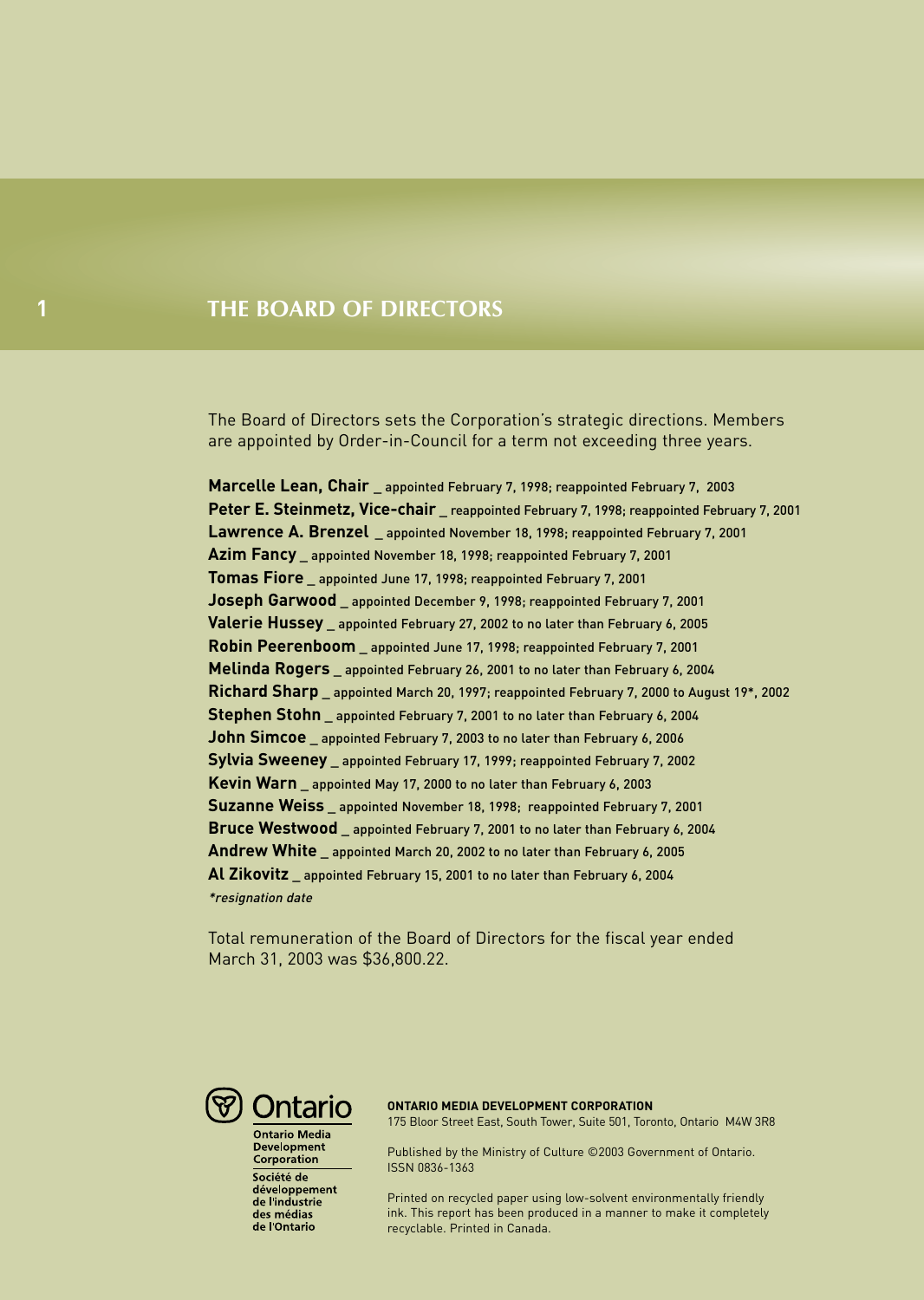### **HIGHLIGHTS 2002 / 2003 2**

Ontario's cultural media industries contribute significantly to our Provincial economy:

- 70% of all English language magazines in Canada are published in Ontario.
- Over 80% of the music industry in Canada is located in Ontario.
- In 2002/2003, Film and Television production contributed over \$1 billion to the Provincial economy.
- Book publishing revenue in 2000/01 in Ontario totaled over \$1.5 billion.
- The Digital Media industry in Ontario employs 8,000 people and generates more than \$1 billion per year.

OMDC plays an important role in strengthening Ontario's Cultural Media Industries:

- The OMDC Board of Directors announced the appointment of Michel Frappier as the new Chief Executive Officer on June 25, 2002.
- A new series of programs and initiatives were launched to support the cultural media sectors served by the OMDC on August 19, 2002.
- The Ontario Book Initiative (OBI), a \$1.5 million investment program, was launched to support the book publishing industry.
- The second annual OMDC conference Six Degrees of Integration: Planning for the Future was held in Toronto.
- The OMDC administered the Minister's Trillium Book Award/Prix Trillium program which included a new Trillium Book Award for Poetry.
- Creation of Home Grown for Holidays joint marketing program for Ontario's book, magazine, and music industries.
- Tax credit administration was streamlined to be faster and easier.
- Since August 2002, the OMDC has supported programming at 37 Ontariobased festivals and events and the attendance of Ontario entrepreneurs at 23 international markets for export.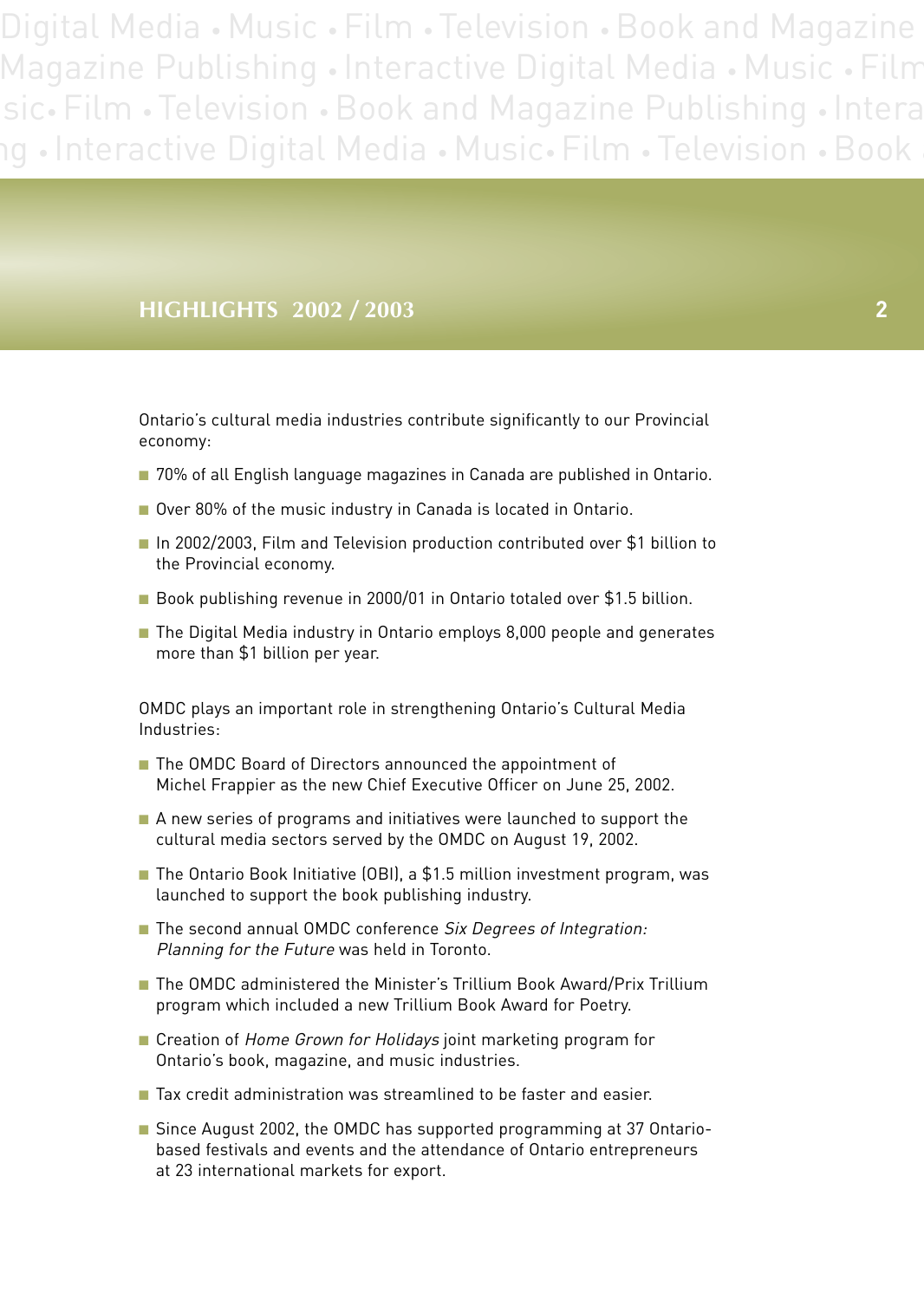ilm • Television • Book and Magazine Publishing • Interactive nteractive Digital Media • Music • Film • Television • Book and Book and Magazine Publishing • Interactive Digital Media • Mu Media • Music• Film • Television • Book and Magazine Publishin

**3 A MESSAGE FROM THE CHAIRPERSON**



The Honourable David H. Tsubouchi Minister of Culture

Dear Minister,

I am pleased to present the Annual Report of the Ontario Media Development Corporation for the fiscal year 2002/2003. This has

been a remarkable year for the OMDC in many ways.

In a year of world economic, political and social uncertainty our sector remained strong and contributed over \$6 billion to the provincial economy while employing more than 80,000 Ontarians.

In June, Michel Frappier joined us as our new Chief Executive Officer bringing a wealth of business, marketing and communication expertise to the OMDC. His leadership will enable us to fulfill our strategic objectives geared towards ensuring the cultural vibrancy across our six cultural media industries.

On August 19th we launched a series of new programs and initiatives which, when combined with our existing programs, provide Ontario's cultural media cluster with an unprecedented level of support. These programs are designed to stimulate jobs and attract investment in Ontario by increasing the competitiveness of our cultural companies. In the fall, the OMDC embarked on a Board Governance Initiative to enable the OMDC Board to work more effectively in moving the Corporation forward.

On behalf of the dedicated OMDC Board, the Corporation's staff, its management and our CEO, I am pleased and proud to say that this has been a year of action. We have implemented far reaching and much needed support empowering the businesses within our sector, helping them thrive and prosper, and ensuring our continued contribution to the economy, and people, of Ontario.

Marcelle Lean Chairperson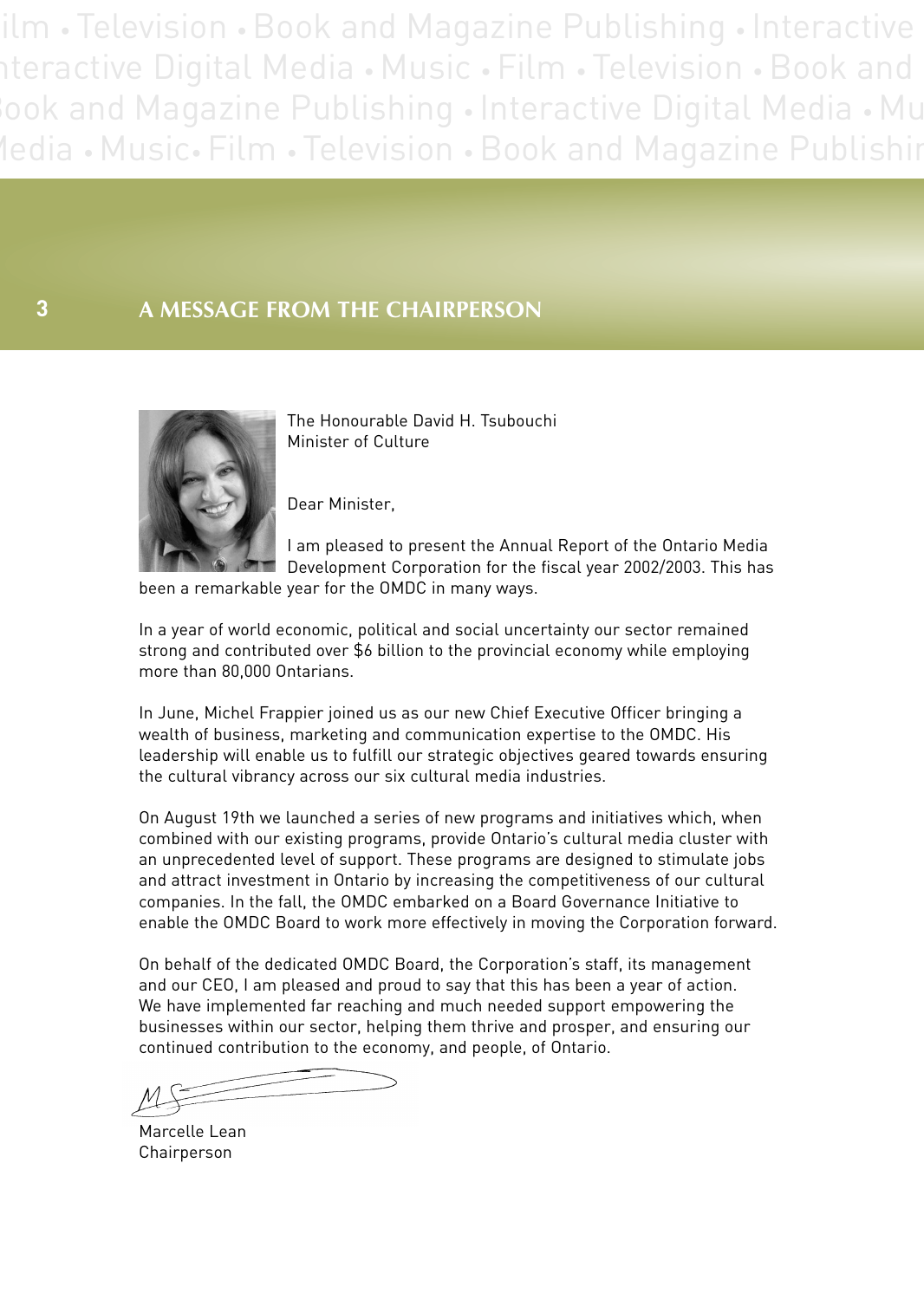## **A NEW BEGINNING 4**



2002/2003 has been a year of new beginnings on many fronts.

This is my first year at OMDC so it is a new beginning for me. I left the business world and joined the public sector at the OMDC because I was convinced of the Corporation's relevance to Ontario's economic and cultural future. I am pleased and proud to be part of this vital enterprise whose function is to facilitate growth and well being for our cultural media industries, the

Province, and most importantly the people of Ontario.

The OMDC has a clear mandate, clear direction, outstanding staff, inspired management, and is currently working to empower Ontario's cultural media companies by enhancing their growth and vibrancy. The OMDC also has a Board of Directors whose combined experience, expertise and commitment will guide the OMDC towards the fulfillment of its mandate.

This year we implemented a sweeping series of new programs and initiatives that have furthered our mandate of stimulating jobs and investment in Ontario by making our cultural companies more competitive. These new programs, combined with our existing programs, support and promote our six cultural media industries, music, digital media, magazine publishing, film and television, and book publishing by providing more than long term strategic support. They also provide much needed short term tangible support, like the \$1.5 million we invested to empower 46 of Ontario's book publishers this year through the Ontario Book Initiative (OBI).

Of course there are many curves on the road to success but we are making remarkably good progress. Many challenges face the individual companies and industries within our sectors on the road ahead. We shall continue to work with our clients, shoulder-to-shoulder, to develop new thinking that enables them to thrive and prosper, making Ontario a better place for us all to live.

All of us at the OMDC are looking forward to serving Ontario's cultural sector in the coming year. We are committed to doing everything in our power to help our sector thrive, grow and compete.

Michel Frappier Chief Executive Officer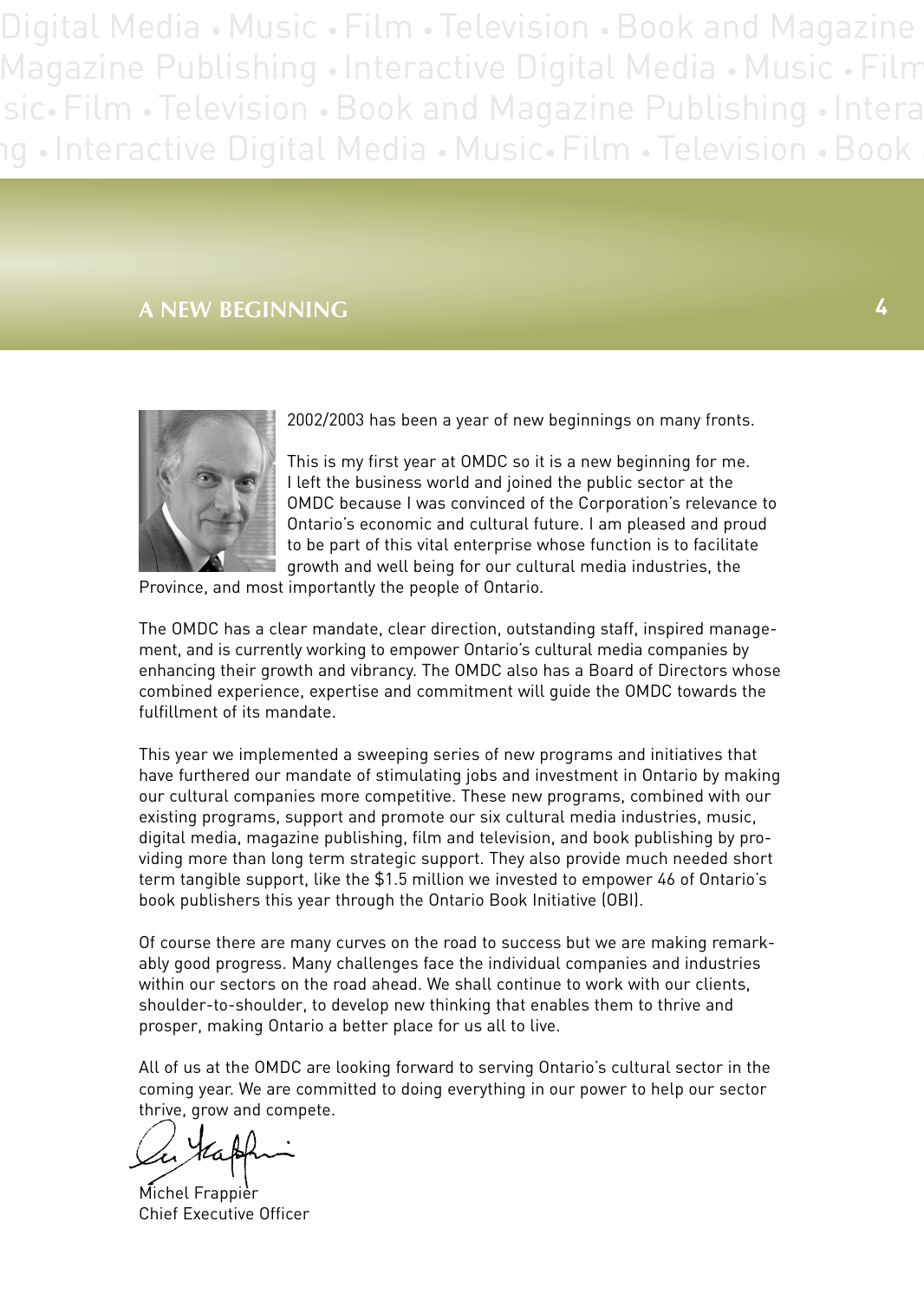ilm • Television • Book and Magazine Publishing • Interactive nteractive Digital Media • Music • Film • Television • Book and Book and Magazine Publishing • Interactive Digital Media • Mu Media • Music• Film • Television • Book and Magazine Publishin

### **THE BUSINESS OF CULTURE**

**5**

"Our goal is to promote economic growth, foster a favourable climate for investment and job creation, and support the development of cultural products and experiences that are uniquely and proudly Canadian" – The Marcelle Lean, OMDC Chair

> Following careful planning and program review, on August 19, 2002 an unprecedented new level of support for Ontario's cultural media cluster became reality. The planning and review stages ended and we moved into the era of implementation. This has been a year of action. We launched numerous new programs, and continued existing programs, to directly encourage growth in the six sectors covered by our expanded mandate: music production, interactive digital media, magazine publishing, film and television production, and book publishing.

Our mandate is to stimulate jobs and investment in Ontario. Our focus is to build capacity and competitiveness among Ontario's cultural media industries. We have a clear mandate, very clear direction, and are committed to delivering programs and services that will enable our clients to grow and prosper.

Culture is also a business and in Ontario it's big business. Last year alone the combined contribution of our cultural media cluster to the Provincial economy was over \$6 billion, while employing over 80,000 people. That's larger than either the Provincial mining or pharmaceuticals industries.

Ontario is the home to more than half of Canada's cultural media products, and some of the best. Ontario comes to mind when you think of numerous world-wide household names like the Oscar-winning movie Chicago and Oscar-nominated My Big Fat Greek Wedding; recording artists across all genres from Avril Lavigne, Shania Twain, Loreena McKennitt, to Ron Sexsmith, Barenaked Ladies, The Tragically Hip, Oscar Peterson, and Rush. A wealth of critically acclaimed writers also hail from Ontario such as Margaret Atwood, Christian Bök, Anne-Marie MacDonald, Rohinton Mistry, Robert Munsch, Michael Ondaatje, and Austin Clarke whose novel *The Polished Hoe* won the Giller Prize and co-shared the 16th Annual Trillium Book Award in the English-language category with Nino Ricci's Testament. Outstanding literary talent in the French-language category is evident with writers such as Michel Ouellette's Trillium Book Award winning novel le testament du courturier and the rise of a new poet Eric Charlebois for Faux-fuyants, the recipient of the inaugural Trillium Book Award for Poetry (see page 13 for complete list of Trillium Book Awards/Prix Trillium finalists). Ontario filmmakers include David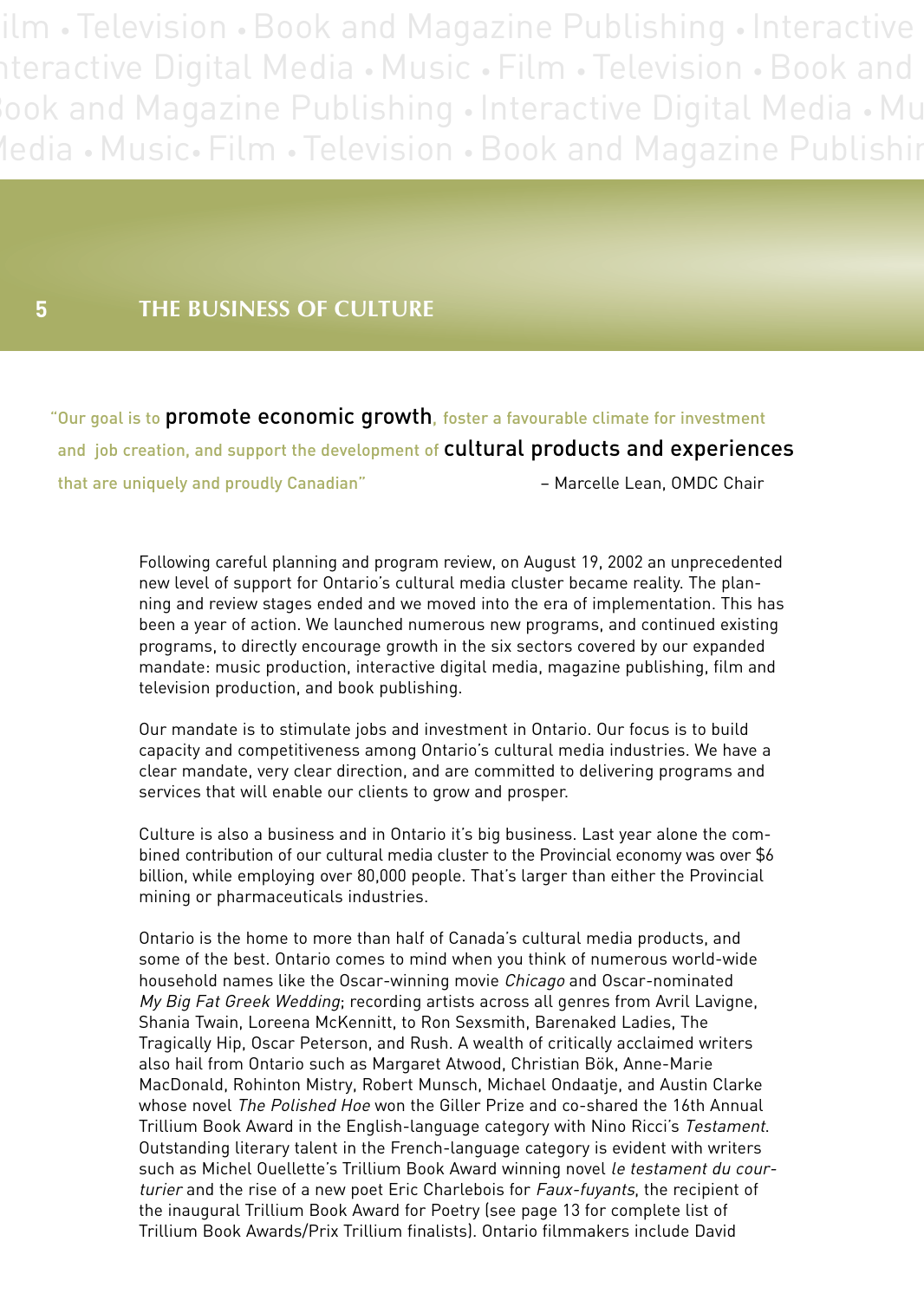> Cronenberg, Atom Egoyan, John Greyson, Patricia Rozema, Don McKellar, Deepa Mehta, and David Wellington, to mention a few. Television series such as Blue Murder, The Designer Guys, Degrassi: The Next Generation, Queer As Folk, The Red Green Show, and Royal Canadian Air Farce are successful both at home and abroad. Ontario also produces popular animated series such as The Blobheads and Franklin. Innovation powered by imagination is the driving force behind the success of Ontario's animation & digital companies such as C.O.R.E., Command Post TOYBOX, Decode Entertainment, and Snap Media. Ontario is home to over 700 fine magazines including Maclean's, Cottage Life, Chatelaine, Canadian Home Workshop Magazine, and Toronto Life, to name just a few. These success stories have delivered a message to the world: we have a wealth of world class talent right here in Ontario.

> Ontario's wealth of new talent is rapidly gaining world recognition and achieving critical acclaim. This includes the filmmaking team of Paula Fleck (Producer) and Stephanie Morgenstern (Director) whose Al Waxman Calling Card short film Remembrance was awarded both the Best Canadian Short 2002 at the Canadian Film Centre Worldwide Short Film Festival and the 2002 Jutra Award for Best Short Film as well as receiving a Genie nomination in the Best Live Action Short category. Dorlene Lin (Producer) and Naomi Wise (Director) were awarded "Best Short Documentary" at the New York International Independent Film and Video Festival for their Al Waxman Calling Card documentary short Chinese Daughters. The Ottawa game development company Oceanus Communications took their popular game Legacy and partnered with Sega.com to launch Legacy Online. Second Story Press's Hannah and Her Suitcase has won numerous awards and film offers as well as being translated to enter 20 markets. Maple Music signed Sam Roberts, who they helped guide to stardom, and Kathleen Edwards, who Rolling Stone named one of 10 emerging artists to watch in 2003. However, what the world doesn't know yet is that what they've seen so far is just the tip of the iceberg. Our challenge is to ensure that Ontario's companies thrive and reach the widest possible audience in the global marketplace.

> We are the central catalyst for Ontario's cultural media cluster. We promote, enhance and leverage private investment, jobs, and original content creation. We build on the cultural media sector's strengths by increasing the business acumen of both large and small companies, providing opportunities for increased market access, and encouraging cross-sector partnerships that can lead to new revenue streams. In doing so we will assure that Ontario is recognized as a leading global jurisdiction in which to invest, create, produce, distribute, and enjoy original cultural media projects. This year we have launched or continued programs, initiatives, and services to support all six of the cultural media industries in our sector.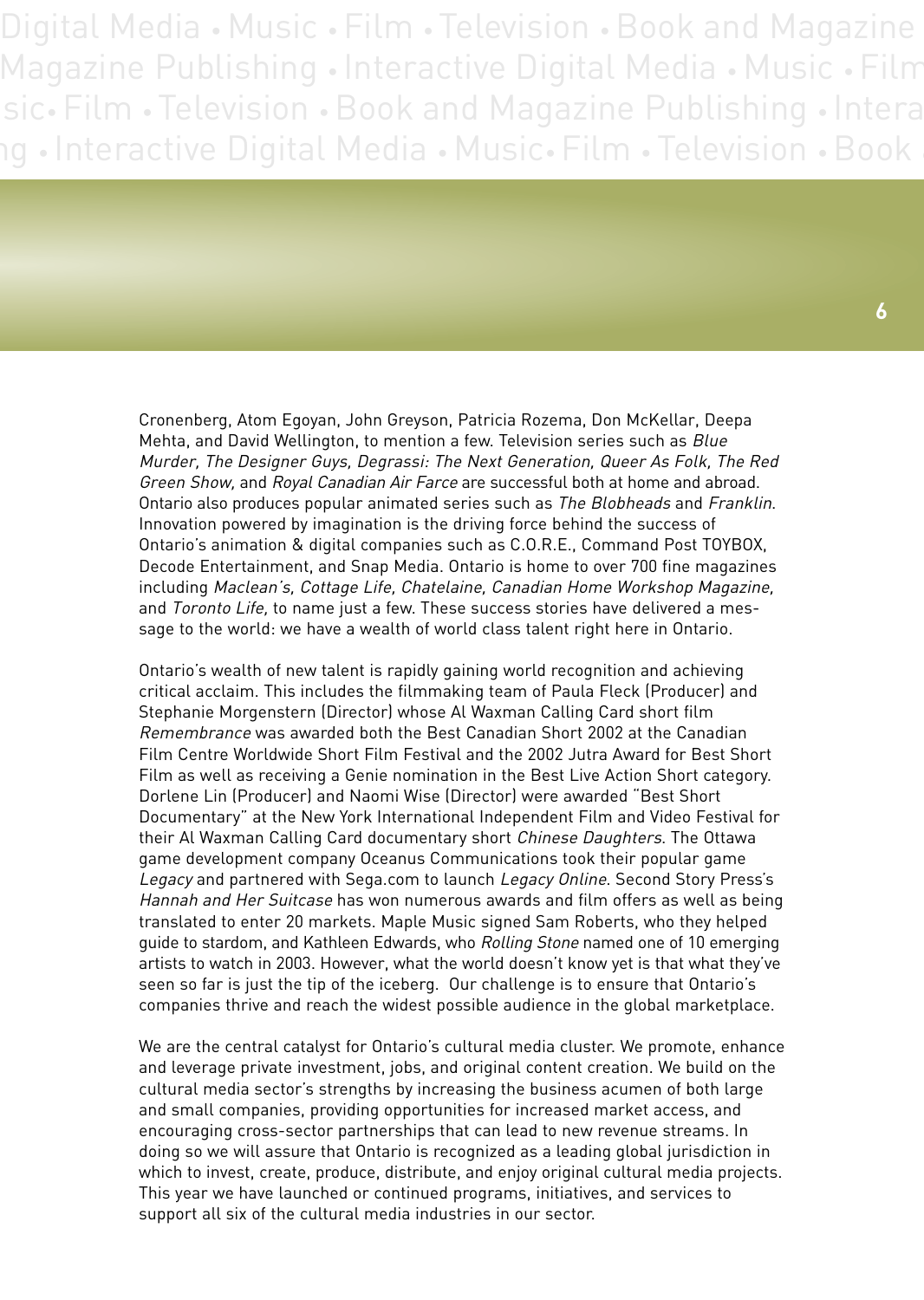Our challenge is to improve the exposure to our world-class cultural products so that they will be enjoyed by more cultural consumers, in Canada and around the world. Our success will help elevate Ontario to its rightful position on the world's cultural media stage, and help make Ontario THE place where people from all over the world want to live and work.

### A Year of Action

2002/2003 was an exciting year for the OMDC and Ontario's cultural media industries. The Program Review had just been completed and we continued to work toward achieving pre-Program Review strategic objectives along with preparing for our 2002 Program launch. On August 19th, with a year of careful planning and review behind us, the OMDC launched an exciting series of new initiatives, programs and services designed to facilitate growth and innovation in Ontario's music, digital media, magazine publishing, film and television, and book publishing industries. The era of planning and reviewing ended and the era of implementation began.

- On June 25, 2002 Michel Frappier was named Chief Executive Officer of the OMDC. "Michel's expertise in business management, marketing, and communications will be invaluable as we unveil our new strategic directions, programs and services in support of Ontario's cultural industries." - Marcelle Lean, OMDC Chair
- On August 19th, 2002 the OMDC launched a series of new services and programs to benefit our expanded range of cultural industries. The new initiatives were designed to help companies develop more innovative business practices, attract investment, conduct export marketing, raise the profile of Ontario-based events and festivals, and carry out market research. These new initiatives, combined with continuing programs, benefit all of our cultural industries and are designed to facilitate opportunities for cross-pollination of intellectual property and business opportunities.
- **The Ontario Book Initiative (OBI).** This dramatic new program was launched, providing much needed support for Ontario's book publishing industry in the wake of distribution and retail challenges through \$1.5 million of working capital to Ontario's book publishers. The OBI provided an immediate investment of up to \$100,000 per eligible publisher, with the goal of enhancing the book publishing sector's ability to attract investment, generate employment and be competitive. Forty-six Ontario book publishers received support from the OBI in 2002/2003.
- 16th Annual Trillium Book Awards. The administration of the Provincial Trillium Book Awards/Prix Trillium recognizing literary excellence were transferred to the OMDC this year. The prize structure was significantly expanded and a new Trillium Award for Poetry was created by the Honorable David H. Tsubouchi, Minister of Culture, to recognize achievements by new emerging poets in English and in French.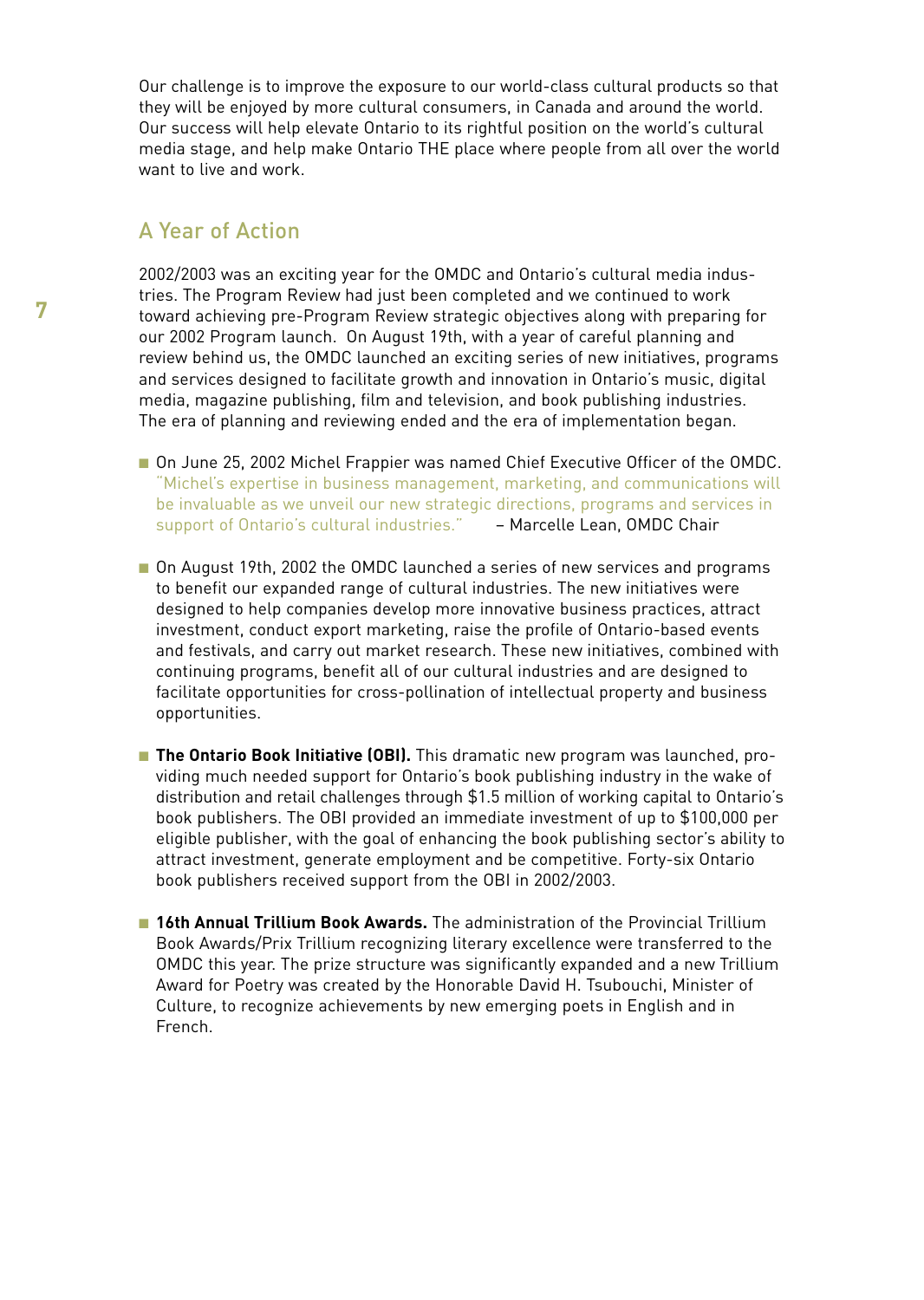### Creating Opportunities Across our Cultural Media Sectors

- **Six Degrees of Integration: Planning for the Future.** The second annual OMDC conference provided a dynamic and relevant environment for sharing ideas, stimulating creativity and innovation, and identifying showcases across our cultural media sectors. Leading business experts and social trends futurists shared their perspectives with more than 200 of Ontario's cultural industry leaders representing book and magazine publishing, television and film production, music and interactive digital media. The conference was generously sponsored by returning sponsors: Alliance Atlantis Communications Inc., Cassels, Brock & Blackwell, RBC Royal Bank, Rogers Communications Inc. and new sponsors: CHUM Limited, Corus Entertainment, The Directors Guild of Canada – Ontario, Financial Task Force, Mandrake, MVI Display, PricewaterhouseCoopers and St. Joseph Corporation.
- **The BIG Event.** A free monthly networking event featuring a cross-section of industry speakers was launched this year by the OMDC and Telefilm Canada to explore common issues, concerns and business practices across our cultural sectors. These monthly meetings were well attended and a wide range of topics, of direct interest to our sector were covered ranging from "Partnering: Potential and Perils" to "Going Global: Export Development Readiness".
- **...from the printed page to the silver screen...** The OMDC, along with the ROM, hosted this initiative that brought together key players from the publishing and film industries to discuss the journey of a book to a film and to build new partnerships among Ontario's cultural media industries.
- OMDC partnered with **Canadian Music Week (CMW)**, Canada's largest music industry event with delegates ranging from performers to record companies to retailers. OMDC sponsorship allowed for a whole Music in Film Day. CMW delegates gained useful insights on how to network and get their music into film and television. The OMDC facilitated one-on-one meetings with key music supervisors from Los Angeles, domestic music publishers, and independent label owners, as well as two open panel discussions on the subject for CMW delegates. Other OMDC funded panels included topics such as: attending international conferences, taking a label to market, developing business plans and budgets and securing funding. The OMDC's Market Access Program provided four CMW delegates with preparatory sessions with a senior advisor and full accreditation to gain market experience at this important industry event.
- **Home Grown for the Holidays** is a new cooperative venture: a joint marketing program for Ontario's book, magazine, and music industries. This unprecedented collaboration featured cultural media products from all three sectors in themed group ads that ran during the peak retail period in November and December.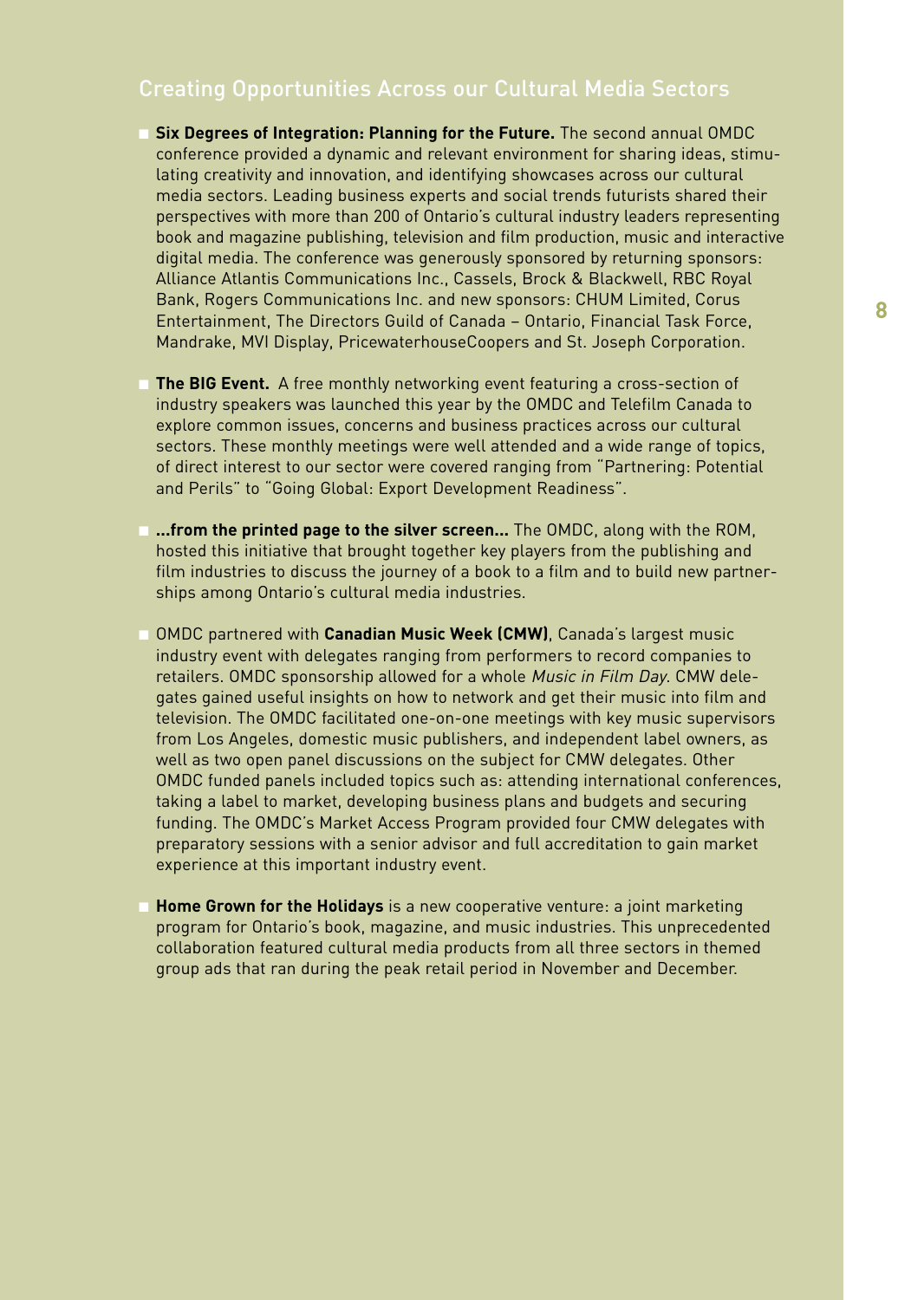### Communicating with our sector

Throughout the year, the OMDC advisory committees made up of representatives from our music, interactive digital media, magazine publishing, film and television, and book publishing industries met to discuss and contribute ideas to OMDC program offerings.

### A Good Year in Uncertain Times

The economic world has been at the mercy of ominous world events, and the cultural media sector has been affected along with all others. The after-shock of the events of September 11th, the resulting economic slowdown, corporate scandals in the US, shifts in distribution and retailing, and the threat of war in the Middle East have all had inverse effects on the business of culture. Even through all this adversity our cultural sector has been holding its own. The OMDC's production activity for the fiscal year (April 1, 2002 - March 31st, 2003) for film and television production in Ontario was over \$1 billion CAN.

Our new streamlined tax credit system will help make Ontario more attractive to cultural content producers from all over the world.





**9**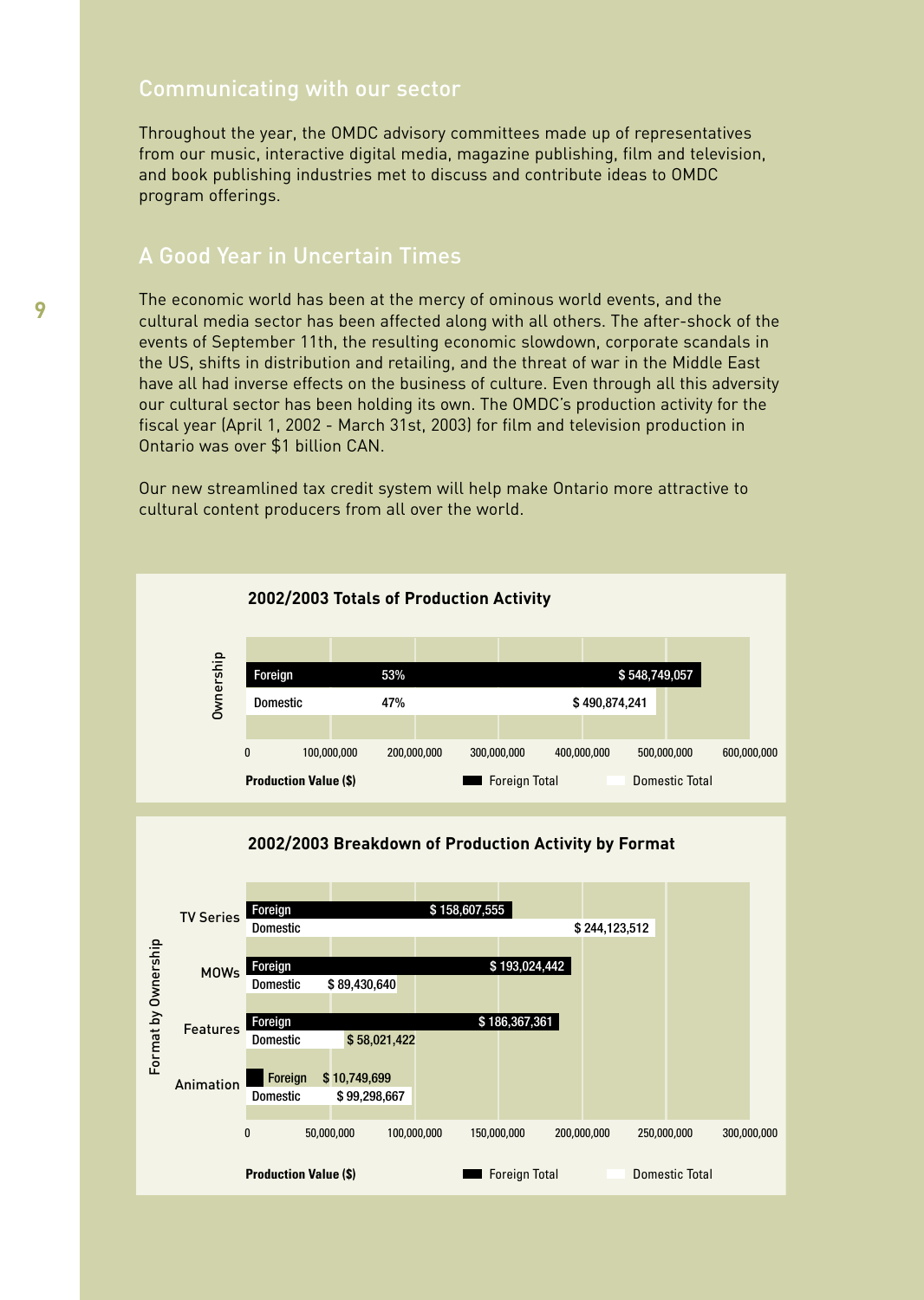### Tax Credit Evolution

The number of tax credit applications for this year is up significantly. In total, the number of applications rose by 45% to 1,072 applications. Similar to past years, there was an increase in the number of OFTTC (film) applications which rose by 56% this year. The number of OBPTC (book) applications increased by 9% this year. Most notable was the increase in (music) applications for the OSRTC. The OMDC received 15 times more applications this year for the OSRTC. Many of the applications for the OSRTC were from new applicants who responded to the OMDC's promotion and outreach at industry events.

The OMDC works continuously with the Ministry of Finance to make cycle times faster, thereby making Ontario more attractive to content producers. As a result, a new streamlined tax credit administration system, administered by the OMDC, was implemented this year. The new system makes it faster and easier for producers to receive tax credits and has reduced the processing time by more than half.

The OMDC, with the Ministry of Finance, co-administers 6 tax credits for Ontario's cultural industries:

- OFTTC / Ontario Film and Television Tax Credit available for domestic film and television production in Ontario.
- OPSTC / Ontario Production Services Tax Credit available to non-Canadian content and foreign film and television production.
- OCASE tax credit / Ontario Computer Animation and Special Effects Tax Credit for digital effects in film and television productions.
- OIDMTC / Ontario Interactive Digital Media Tax Credit for original interactive content production.
- OBPTC / Ontario Book Publishing Tax Credit available to Ontario book publishers for books by Canadian authors.
- OSRTC / Ontario Sound Recording Tax Credit available to Ontario music labels for recordings by Canadian artists or groups.

|                                               | No. of              | <b>Total Value</b>         | No. of                      | No. of          | Total           |
|-----------------------------------------------|---------------------|----------------------------|-----------------------------|-----------------|-----------------|
|                                               | <b>Applications</b> | of Tax Credit Certificates |                             | <b>Projects</b> | Productiont     |
|                                               |                     | Request (1)                | <i><u><b>Issued</b></u></i> |                 | Value (2)       |
| <b>Ontario Book Publishing Tax Credit</b>     | 327                 | N/A                        | 299                         | 299             | N/A             |
| <b>Ontario Sound Recording Tax Credit</b>     | 220                 | N/A                        | 134                         | 70              | N/A             |
| Ontario Film & Television Tax Credit          | 369                 | \$66,305,490               | 465                         | 444             | \$1.049.593.904 |
| <b>Ontario Production Services Tax Credit</b> | 104                 | \$33,030,232               | 227                         | 223             | \$1,025,247,974 |
| <b>Ontario Computer Animation &amp;</b>       |                     |                            |                             |                 |                 |
| <b>Special Effects Tax Credit</b>             | 23                  | \$3,651,541                | 37                          | 255             | \$99,875,937    |
| Ontario Interactive Digital Media Tax Credit  | 29                  | \$1,431,663                | 27                          | 117             | \$9,085,688     |
| <b>Grand Total for all Tax Credits</b>        | 1.072               | \$104,418,926              | 1.189                       | 1.408           | \$2,183,803,503 |

#### **Ontario Media Development Corporation Tax Credit Applications Received and Certificates Issued in 2002/2003**

(1) The tax credit requests represent amounts requested by applicants. The requests are often much higher than the amount paid to the applicant for the production. Therefore, the figure does not accurately reflect the dollar value of annual Ontario tax credits. (2) The total value of productions is a sum of the value of each production certified in the year. The figure does not necessarily represent productions that occurred in the reported year. As productions apply for a tax credit at various times and the timing of issuance of certificates varies, the value of certified productions has little relation to production activity in Ontario.

Note: OCASE and OIDMTC applications are based on the applicant's fiscal year of activity and may include multiple productions. Due to the reasons noted in (1) and (2), future reports will no longer include these figures.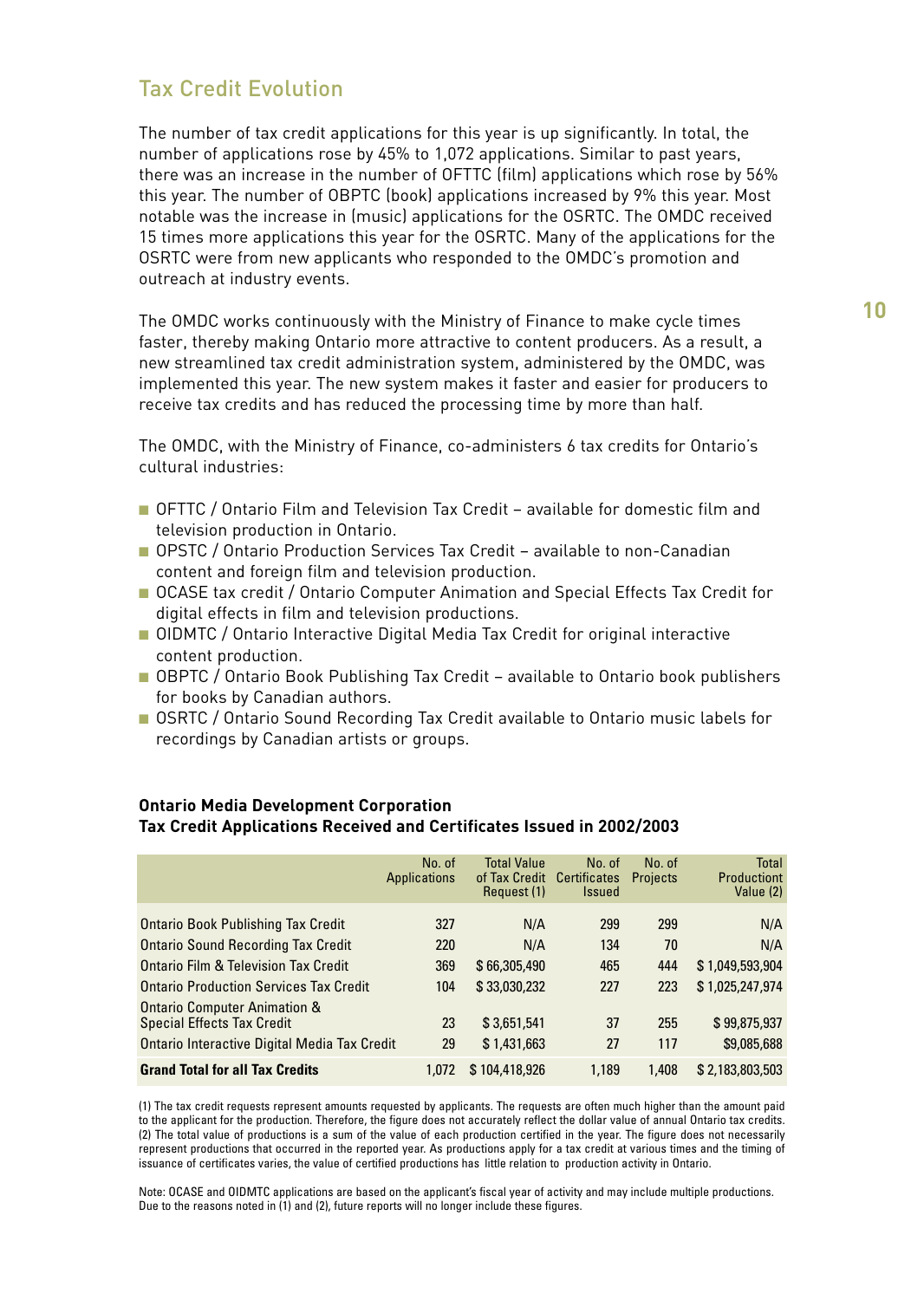### Business innovation for all sectors

This year the OMDC was extremely active and provided three Market Access opportunities per sector, and, through the Industry Fellowships Program, offered eight mentorships, two placements, four training bursuries and four Executive Exchanges.

- Market Access Program (MAP). This program provides market access support, together with general and specific business development information and skills, to cultural entrepreneurs. MAP's focus is knowledge transference, with the goal of increasing domestic and export market acumen.
- **Knowledge Forum.** The BIG Event and Executive Forum allow participants to obtain skills that are relevant to both day-to-day operations and aspirations for the future in a cross-sector networking environment.
	- **Sectoral Organization Support (SOS)**. This program offers financial and consulting partnerships support for sectoral trade organizations undertaking professional, business and industrial development initiatives in the cultural media industries. Thirty-three initiatives were supported through the SOS program.
	- **Industry Fellowships.** This program addresses the key strategic alignments of strategic business planning and sector alliance building through Industry Internships, Mentorships, Training Bursaries and Executive Exchanges.
	- OMDC in partnership with The Canadian Magazine Publisher's Association (CMPA) supported the research study: Economic Performance of the Ontario Magazine Sector: Strengths and Challenges.

### Spreading our message to the world.

The Ontario Cultural Media Marketing Group promotes the development of the cultural media industries with the goals of increased size, strength and wealth in each sector. Ontario is promoted as a jurisdiction for motion picture and television production. Ontario's music composers are introduced to decision-makers around the world for the creation of motion picture and television scores. Opportunities are arranged for book publishers and agents to sell the literary rights of Canadian authored works to film and television producers. One of the goals of these crosssectoral programs is to enable commercially successful all-Canadian entertainment, from idea to applause.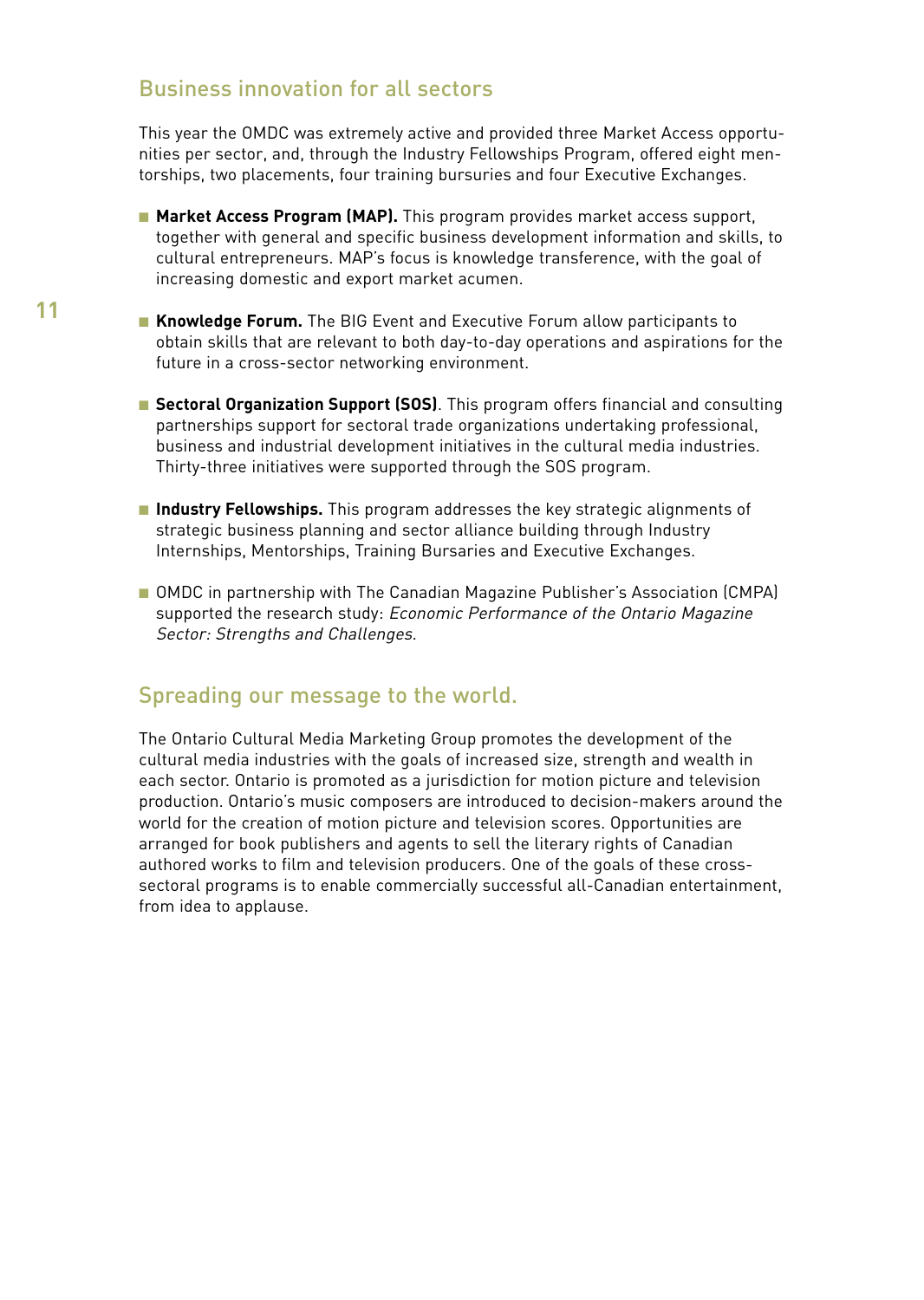### We're at all the major events around the world…

Our export and domestic marketing program promotes our cultural media cluster at major industry trade events around the world. Our goal is to maximize business opportunities with measurable results. This year we spread the message at MIPCOM (Television), Game Developer's Conference (Interactive Digital Media), MIDEM (Sound Recording), The Cannes International Film Festival (Film), and the Frankfurt and London Book Fairs (Book Publishing).

### … and all the major events in Ontario.

The OMDC has targeted events that directly support sales or provide a showcase for our cultural media industries to showcase their products domestically. We've targeted events that promote cross-sectoral opportunities and initiatives. This year we had a strong presence at The Toronto International Film Festival, Canadian Music Week, Magazines University, Canadian New Media Awards, North by Northeast, Hot Docs International Documentary Festival, Word on the Street – Toronto, and Canadian Film Centre's Worldwide Short Film Festival.

The OMDC's partnership with the Toronto International Film Festival Group provides support to the invaluable Film Reference Library and Cinemathèque. During the 27th Toronto International Film Festival the OMDC Sales Office at the festival ensured a vibrant film marketplace creating a hub where delegates have a designated place to network, make contacts and close deals.

The OMDC also provides operating support to the Canadian Film Centre.

### Content Creation Empowerment and Innovation

**New Voices, New Visions** program supported seven new market-supported projects encouraging new content development. As well, the framework for **Pioneering Content**, a new program to be launched in the next fiscal year, was developed with the aim to facilitate content convergence and build new partnerships across sectors to stimulate innovative market-driven cultural prototypes.

### Information Sharing Across the Cultural Cluster

The OMDC is a vital source of industry information for our cultural media sectors. By gathering and sharing strategic statistical information across our sectors we provide information that helps steer domestic and foreign marketing, new product development and innovation.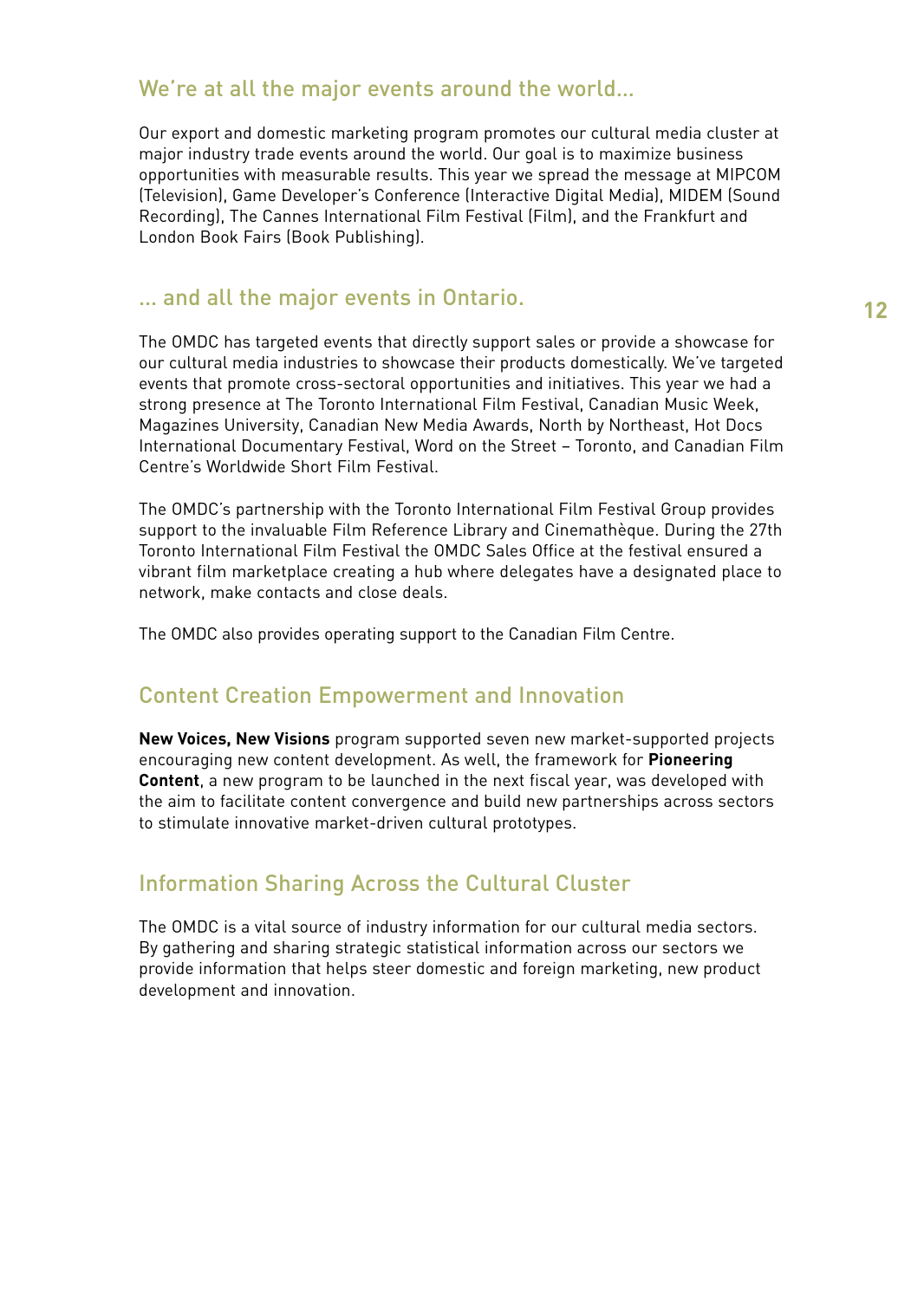ilm • Television • Book and Magazine Publishing • Interactive nteractive Digital Media • Music • Film • Television • Book and ook and Magazine Publishing • Interactive Digital Media • Mu Media • Music• Film • Television • Book and Magazine Publishin

**13 OMDC COMMITMENTS**

### 16TH ANNUAL TRILLIUM BOOK AWARD

FINALISTS **– Book Publisher recipients:** Coach House Press – for *Seven Pages Missing, Vol. 2* Doubleday Canada – for *Testament* Les Éditions David – for *Eaux D'Ève* Les Éditions David – for *Debout sur la tête d'un chat* Le Nordir – for *Le testament du couturier* Le Nordir – for *Même les fougères ont des cancers de peau* Le Nordir – for *Faux-fuyants* Le Nordir – for *Tatouages et testaments* McClelland & Stewart – for *Thirsty* Macfarlane Walter & Ross – for *The Mourner's Dance* Playwrights Canada Press – for *The Gwendolyn Poems* Prise de Parole – for *humains paysages en temps de paix relative* Thomas Allen – for *The Polished Hoe* Vintage Canada – for *The Conversations*

#### CORPORATE SPONSORSHIP – AWARDS, FESTIVALS & MARKETS

American Film Market / Book Summit / Canadian Music Week (CMW) / Canada at Cannes Pavilion / CFTPA Conference 2003 / Cinéfest, Sudbury / Emma Awards / Film Circuit / Frankfurt Book Fair / HOT DOCS – Toronto Documentary Forum & Cyberdocs / Immersion Europe / London Book Fair / MAGS University / New Media Awards / North By Northeast (NXNE) / MIDEM / MIPCOM / MIP-TV / Toronto International Film Festival – OMDC Sales Office / Word on the Street

#### INDUSTRY FELLOWSHIPS/EXECUTIVE EXCHANGES

#### **London Book Fair/London UK – book**

Kirk Howard, Dundurn Press; Anna Porter, Key Porter Books; Martha Sharpe, House of Anansi; Althea Prince, Canadian Scholars' Press/Women's Press

#### **Raindance/London, UK – film**

Kathy Avrich Johnson, The Parent Company; Joel Awerbuck, Charlotte Bernard Productions; Helen Du Toit, Somnapix; Brett Burlock, Ace Pictures

#### **Sheffield Documentary Festival/London, UK – television**

Barbara Barde, Up Front Entertainment; Judy Holm, Markham Street Films; Judy Jackson, Judy Films; Tim O'Brien, Red Apple Entertainment

#### **Worldwide Magazine Marketplace/London UK – magazine**

Marina Glogovac, *Toronto Life*; Mary Hughes, Harwood Communications/*Spa Life*/N. American Inns; Rod Morris, *Canadian Jeweler*, *Style* Magazine; Norman Morris, *Canadian Business*/*Profit*

#### INDUSTRY FELLOWSHIPS – MENTORSHIPS

Craig McConnell, Arrive at Eleven Productions & Nicholas Tabarrok, Darius Films (Deane Cameron, Universal Music Canada)

Adrienne Leahey, House of Anansi & Jennifer Canham, Owl Publications (Kim McArthur, McArthur & Co.)

Andrea Nemtin, PTV Productions (Michael MacMillan, Alliance Atlantis Communications)

Barbara Jones, Sailor Jones Media (Fred Fuchs, Riverside Entertainment)

Edward Skira, *Chart* Magazine (Marina Glogovac, *Toronto Life* and *Saturday Night* Magazines)

Chantal Payette, Roma Roth (Peter Simpson, Norstar Filmed Entertainment)

INDUSTRY FELLOWSHIPS – PLACEMENTS – **Book** Joy Gugeler, ECW Press Ltd. James Hart, Dundurn Press

#### INDUSTRY FELLOWSHIPS/TRAINING BURSARIES

**Alliance Atlantis Television Executive Program – television** Gavin McGarry

**Banff New Media Institute – interactive** Irene Duma, Strange Duck Media

**Stanford Publishing Course – book** Karen Boersma, Kids Can Press Jennifer Smith, John Wiley & Sons, Canada

**Stanford Publishing Course – magazine** Kevin Siu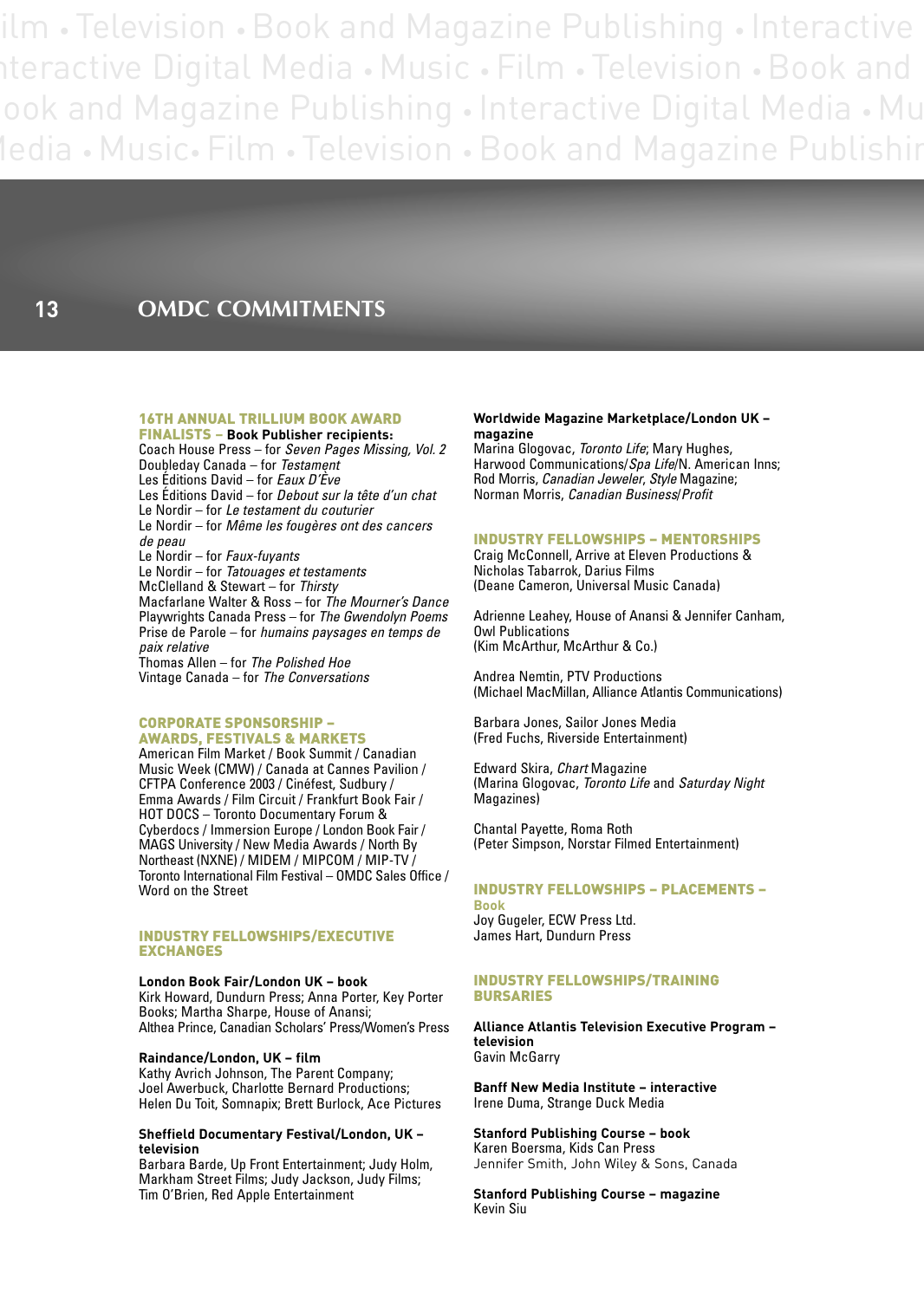### JOINT STUDIES & INDUSTRY INITIATIVES

ACTRA: Film and Television Industry Marketing Research Project

Canadian Magazine Publishers Association: Canada's Magazines Study

Canadian Talent in LA directory

Documentary Organization of Canada: An Economic Profile of the Canadian Documentary Production Industry

RIDM: The Documentary Audience, 2000-2001; The Filmmakers' P.O.V. on Documentary

#### MARKET ACCESS PROGRAM

#### **American Film Market (AFM) – film**

Jennifer Jonas, New Real Films; Jeanne Stromberg, Stromhaus Productions; Simone Urdl, The Film Farm; Jennifer Weiss, Rhombus Media

#### **Canadian Music Week (CMW) – music**

Jordan Applebaum, Applebaum Management; Patrick Canavan, Nu Life Media; James Macedo, Gotham Recordings; Rob Rapiti, Tin House Records

#### **The Folio: Show – magazines**

Michael Brooke, *Concrete Wave* Magazine; Edward Skira, *Chart* Magazine; Olivia Tsang, *Prefix Photo*

#### **Frankfurt Book Fair – books**

Vicki Bennett, University of Ottawa Press; Adrienne Leahey, House of Anansi; Althea Prince, Canadian Scholar's Press/Women's Press

#### **Games Developers Conference – interactive**

Simon de Boer, Snap Media; Josh Druckman, Dark Matter Entertainment; Nathon Gunn, Bitcasters Inc.; Ryan Maclean, Magitech Corporation

#### **Immersion 2002 – film**

Sandra Cunningham, Strada Films; Damon D'Oliveira, Conquering Lion Prods.; Fred Fuchs, Riverside Entertainment; Louise Garfield, Triptych Media; Scott Garvie, Shaftesbury Films; Karen Lee Hall, Water Pictures; David Hamilton, Bollywood/Hollywood Productions; Mark Musselman, Serendipity Point; Paul Scherzer, Six Island Productions

#### **Independent Press Association – magazines**

Joyce Byrne, *This* Magazine; Gail Littlejohn, *Green Teacher* Magazine; Sharon Salson, *Lola*; Terry Sellwood, Quarto Communications/*Explore*; Edward Skira, *Chart* Magazine; Scott McLeod, *Prefix Photo*

#### **International Documentary Forum Amsterdam – television**

Michael McNamara, Markham Street Films; Anne Pick, Real to Reel Films; Bay Weyman, Close-Up Films; (Other Cdn participants: Lori Kuffner, Erik Paulsson)

#### **LA Mission – interactive**

Ari Firestone, Firebrand Ventures; Barbara Jones, Sailor Jones Media; Brian Katz, Immersion Studios; Michael McGuigan, Breakthrough New Media; Lora Ricci, Oceanus Communications

#### **London Book Fair – book**

Althea Prince, Canadian Scholars' Press/Women's Press; Darrell Jose, Key Porter Books; Paul Eprile, Between The Lines

#### **Mannheim Meetings – film**

Paul Barkin, Alcina Pictures; Michael Bockner, Michael Bockner Prods.; Tracey Boulton, T.L. Boulton Prods.; Paul Scherzer, Six Island Productions

#### **MIDEM International Music Market – music**

Henri Brisard, Profound Entertainment; Jeremy Caulfield, Dumb Unit; Shauna de Cartier, Six Shooter Records; Grant Dexter, Maple Music Recordings; Beverlee Moore, Linus Entertainment

#### **National Association of Television Program Executives (NATPE) - television**

Mary Jane Gomes, Audacine Inc.; Andrea Nemtin, PTV Productions; Debbie Nightingale, The Nightingale Company; Frances-Anne Solomon, Leda Serene Films

#### **National Screen Institute (NSI) Global Marketing Program – television**

(MIPTV, MIPCOM, Banff)

#### **Real Screen Summit – television**

David Balcon, Solstice Entertainment Group; Sarah Jane Flynn, Markham Street Films; Felice Gorica, Gorica Productions; Sheona McDonald, Dimestore Productions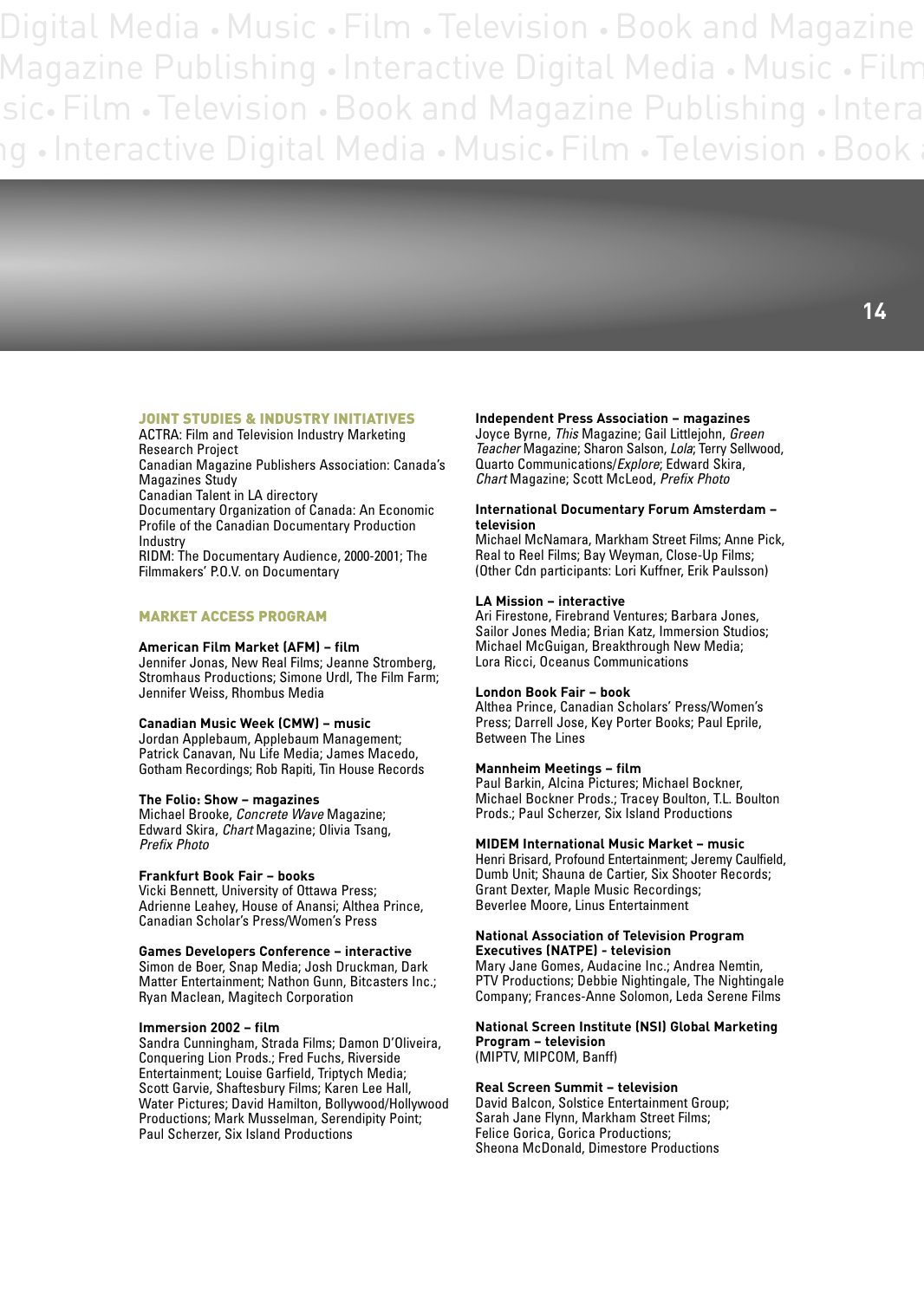ilm • Television • Book and Magazine Publishing • Interactive nteractive Digital Media • Music • Film • Television • Book and Book and Magazine Publishing • Interactive Digital Media • Mu Media • Music• Film • Television • Book and Magazine Publishin

### **15 OMDC COMMITMENTS**

**South by Southwest (SXSW) – interactive** Jeff Rogers, Swell Music Inc.; Richard Sharp, Sharp Media Corp.; Diane Williamson, Digital Wizards Inc.

**South By Southwest (SXSW) – music** Daniel Broome, True North Records; Mark DiPietro, Teenage USA Recordings; Lisa Moran, Three Gut Records

#### **Strategic Partners Co-Production Conference – film/television**

Sandra Cunningham, Strada Films; Derek Diorio, Distinct Features; Louise Garfield, Triptych Media; Kate Horton, Cambium Catalyst International

#### \*MARKET MENTORSHIPS

**E3, Los Angeles** Marco Cultrera, Oceanus Communications; Jos Yule, Trapeze Media

#### \*MARKET MENTORSHIP INTERNSHIPS

**Canadian Film Centre's Worldwide Short Film Festival (WWSFF)** James Muir

#### NEW VOICES, NEW VISIONS INITIATIVES

**AL WAXMAN CALLING CARD – DRAMA – Film & Television**

**Project title Producer/ Production Co.**<br> *\*Ghosts* Kate Kung. Project Ghost  $*$ Masterpiece Monday

**Nigel's Fingerprint** 

Kate Kung, Project Ghosts<br>Jonathan Sobol, Serious Entertainment Inc.<br>Kim Kuhteubl. Dish Pictures Ltd. *Pop Song* David Hayman, Pijinkamra Productions

#### **CALLING CARD DRAMA MARKETING Film & Television**

*You Might Be The*<br>Youngest

**Project Title Producer/Production Co.**<br>
A Man's Life Shannon Farr, **Shannon Farr,** Moondog Films<br>Corey Marr, *Shotgun Films* 

#### **AL WAXMAN CALLING CARD – DOCUMENTARY – Film & Television**

*Hardwood* Erin Young,

**Project Title Producer/Production Co.**<br> **Production Contains Example Production Co.**<br> **Product** Erin Young. Hardwood Pictures Inc. *\*The Mantelpiece* Samantha Hodder, Tightrope Entertainment *\*Reality Quest* Andrea Robertson, Blinding Flash of Light Prod.

#### **CALLING CARD DOCUMENTARY MARKETING – Film & Television**

**Project Title Producer/Production Co.**<br> **Boja Vasic,** *Blind Spot* Boja Vasic, Art 4 Media Productions

**Canadian Feature Film Productions – Film & Television** Feature Film Project

**Interactive City Showcase – interactive** co[re]late Jody Bielun, Fernando Leppe & Pablo Leppe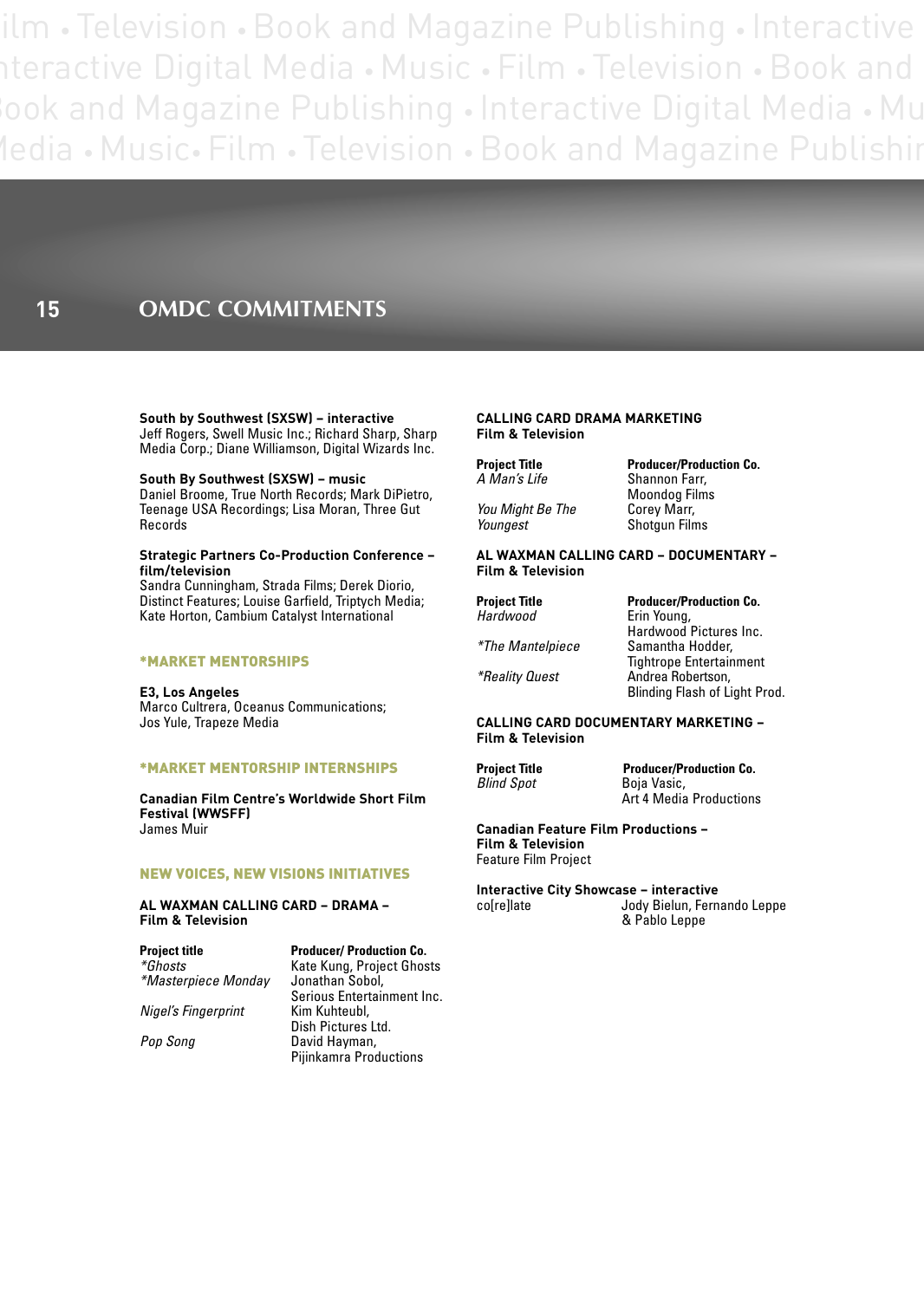#### ONTARIO BOOK INITIATIVE (OBI) – **Book Publishing Recipients**

Annick Press / between the lines / Brick Books / Canadian Scholars' Press / Coach House Books / Cormorant Press / Crabtree Publishing / Dundurn / ECW Press / Firefly Books / Fitzhenry & Whiteside / Gage Learning / Garamond Press / Gateway to Knowledge / Groundwood Books / Guernica Editions / House of Anansi / Insomniac Press / Irwin Law / James Lorimer & Co. / Key Porter Books / Kids Can Press / LYNX Images / Maple Tree Press / McArthur & Co. / McClelland & Stewart / Mercury Press / Napoleon Publishing / Natural Heritage / Oberon Press / Pembroke Publishers / Penumbra Press / Pippin Publishing / Porcupine's Quill / prise de parole / Quarry Press / Sara Jordan Publishing / Second Story Press / Sumach Press / Thomas Allen & Son Limited / Thompson Educational / TSAR Publications / U of T Toronto Press / Vanwell Publishing / Wilfrid Laurier University Press

#### OPERATING SUPPORT

Canadian Film Centre, Cinemathèque and Toronto International Film Festival

#### \*PARTNERSHIPS IN TRAINING

#### **Event / Applicant**

Canadian Film Centre's Worldwide Short Film Festival / *Canadian Film Centre* International Documentary Festival / *Hot Docs* Summer Institute of Film & TV / *Canadian Screen Training Centre*

#### SECTOR ORGANIZATION SUPPORT

#### **Event / Applicant**

Bell Broadcast and New Media Fund / *Driving Traffic Website Marketing* Canadian Association for the Advancement of Music and the Arts / *Canadian Music Week* Canadian Business Press / *Seminars and Keynote Address,* Magazines University Canadian Film Centre's Worldwide Short Film Fest / *Short Film, Big Ideas Symposium* Canadian Magazine Publishers Association (CMPA) / *Circulation School*

Canema Inc. / *Canadian New Media Summit* Canadian Independent Film Caucus (CIFC) / *Taking Care of Business* Canadian Independent Record Production Association (CIRPA) / *Financial Workshop* Canadian Screen Training Centre (CSTC) / *Summer Institute Design Exchange* CSTC / *Taking It to the Screen* Digifest / *Professional Development* Digital Eve / *Media Business Forum* Interactive Multimedia Arts & Technologies Association (IMAT) / *Biz Trak 2003*  IMAT / *Emma Awards Master Classes* Innoversity / *Innoversity Creative Summit* ImagineNATIVE / *Media Arts Workshops* Moc Docs Inc. / *Moc Docs at Hot Docs* Music Managers Forum Canada / *Artist Management Series* Music and Film in Motion / *Fall Music and Film Workshop Series* Music and Film in Motion / *Taking It to Stage and Screen* Music and Film in Motion / *Winter/Spring Workshop Series* National Screen Institute (NSI) / *Drama Prize* New Media Business Alliance / *Smart Lunch Series* Organization of Book Publishers of Ontario (OBPO) / *Business Plan Seminar* Ontario Council of Folk Festivals (OCFF) / *OCFF Conference* Ottawa International Animation Festival (OIAF) / *OIAF Pitch Workshops* Reel World Film Festival / *Industry Series* Strategic Partners / *Co-production Conference* Toronto Blues Society / *Blues Summit Conference* Toronto Urban Music Conference / Workshop Program Women in Film & Television – Toronto (WIFT-T) / *Career Counseling and Coaching* WIFT-T / *Career Incubator/Coaching Series* WIFT-T / *Nuts and Bolts*

*\*indicates a commitment made prior to the OMDC program launch on August 19th, 2002.*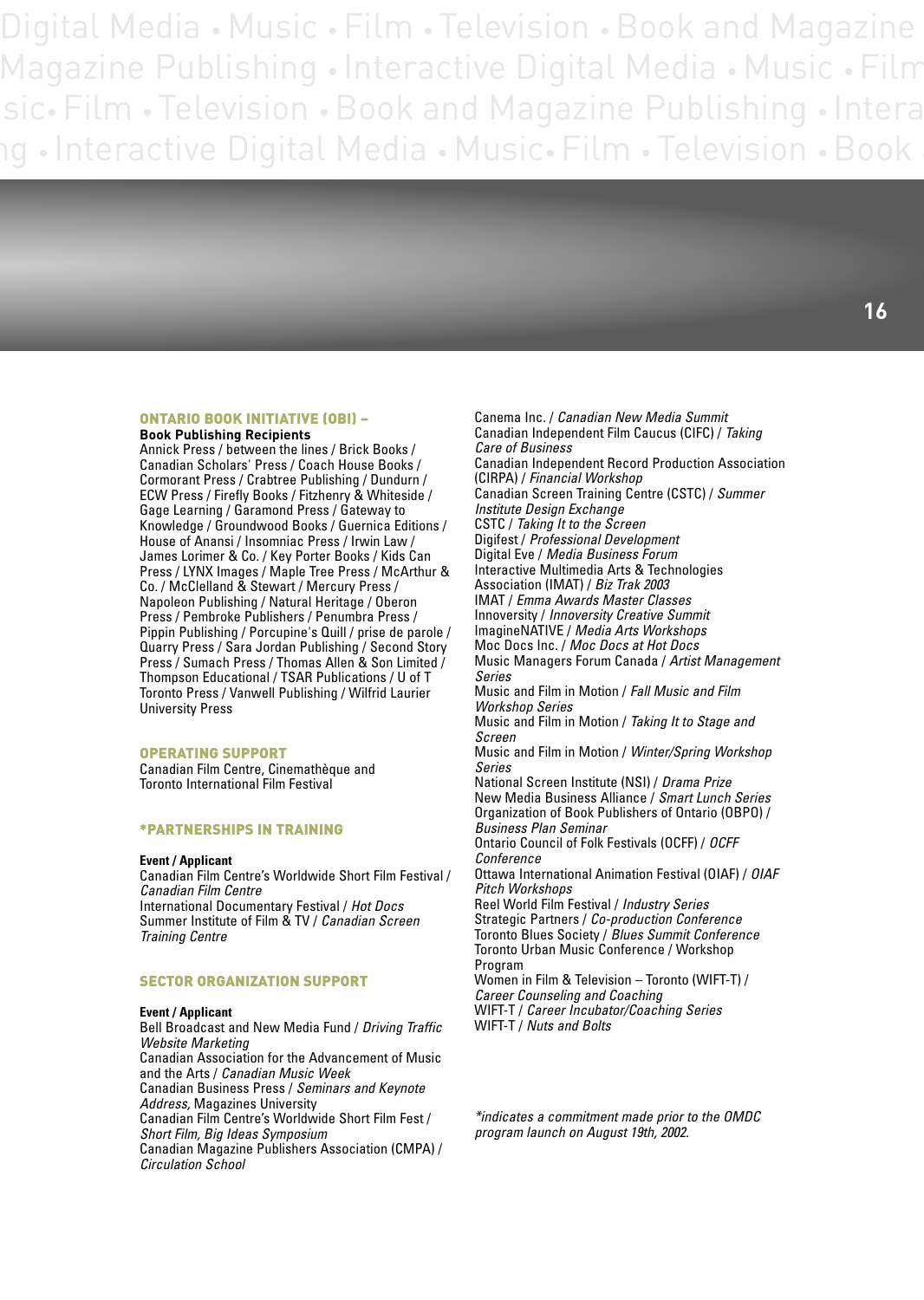ilm • Television • Book and Magazine Publishing • Interactive nteractive Digital Media • Music • Film • Television • Book and ook and Magazine Publishing • Interactive Digital Media • Mu ledia • Music• Film • Television • Book and Magazine Publishir

### **MANAGEMENT'S RESPONSIBILITY FOR FINANCIAL STATEMENTS**

**17**

The accompanying financial statements have been prepared by management in accordance with Canadian generally accepted accounting principles, and in accordance with the accounting policies described in Note 2 to the financial statements. Where estimates or judgements have been required, management has determined such amounts on a reasonable basis in conformity with Canadian generally accepted accounting policies.

Management is responsible for all information in the financial statements and has certified that all information connected with the financial statements has been provided to the Provincial Auditor.

To assist management in the discharge of its responsibilities, the Ontario Media Development Corporation maintains internal controls that are designed to provide reasonable assurance that its assets are safeguarded, to enable only valid and authorized transactions, and to ensure that accurate, timely, and comprehensive financial information is prepared.

The Ontario Media Development Corporation's Board of Directors is responsible for ensuring that management fulfills its responsibilities. The Board has appointed an audit committee from among its own members. The audit committee meets periodically with senior management and the Provincial Auditor, to discuss audit, internal control, accounting policy, and financial reporting matters. The financial statements are reviewed by the audit committee before approval by the Board of Directors.

The Provincial Auditor conducts an annual audit in accordance with subsection 14(1) of Ontario Regulation 672/00 under the Development Corporations Act. The auditor's report outlines the scope of the auditor's examination and opinion and appears on the following page.

Michel Frappier **Kristine Murphy** Chief Executive Officer **Director of Business** 

Kustine Murphy.

Affairs and Research July 4, 2003 July 4, 2003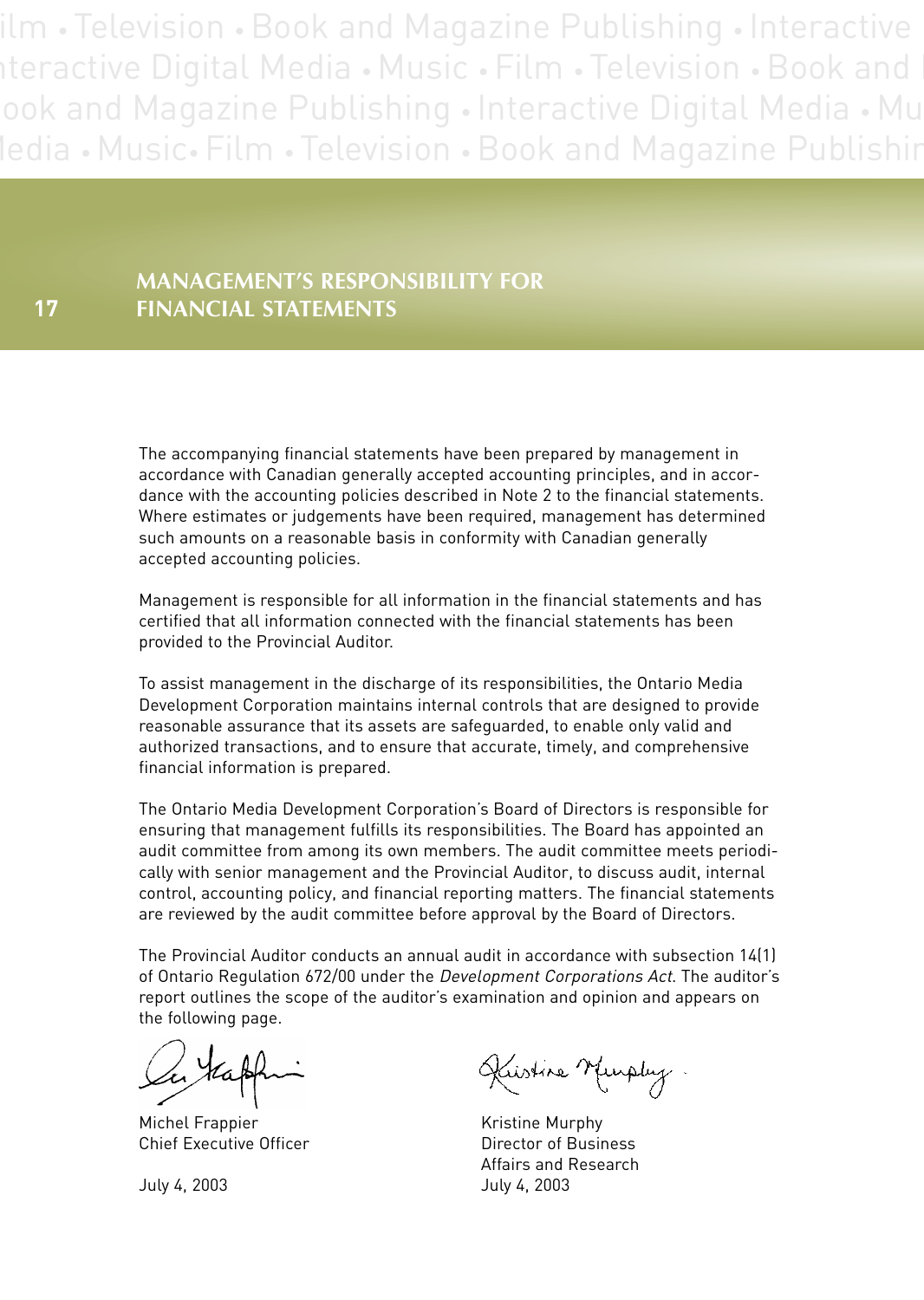### **AUDITOR'S REPORT 18**

To the Board of Directors of the Ontario Media Development Corporation and the Minister of Culture

I have audited the statement of financial position of the Ontario Media Development Corporation as at March 31, 2003 and the statements of operations, changes in net assets and cash flows for the year then ended. These financial statements are the responsibility of the Corporation's management. My responsibility is to express an opinion on these financial statements based on my audit.

I conducted my audit in accordance with Canadian generally accepted auditing standards. Those standards require that I plan and perform an audit to obtain reasonable assurance whether the financial statements are free of material misstatement. An audit includes examining, on a test basis, evidence supporting the amounts and disclosures in the financial statements. An audit also includes assessing the accounting principles used and significant estimates made by management, as well as evaluating the overall financial statement presentation.

In my opinion, these financial statements present fairly, in all material respects, the financial position of the Corporation as at March 31, 2003 and the results of its operations and its cash flows for the year then ended in accordance with Canadian generally accepted accounting principles.

Toronto, Ontario **Marko Accepts** J.R. McCarter, CA July 4, 2003 Assistant Provincial Auditor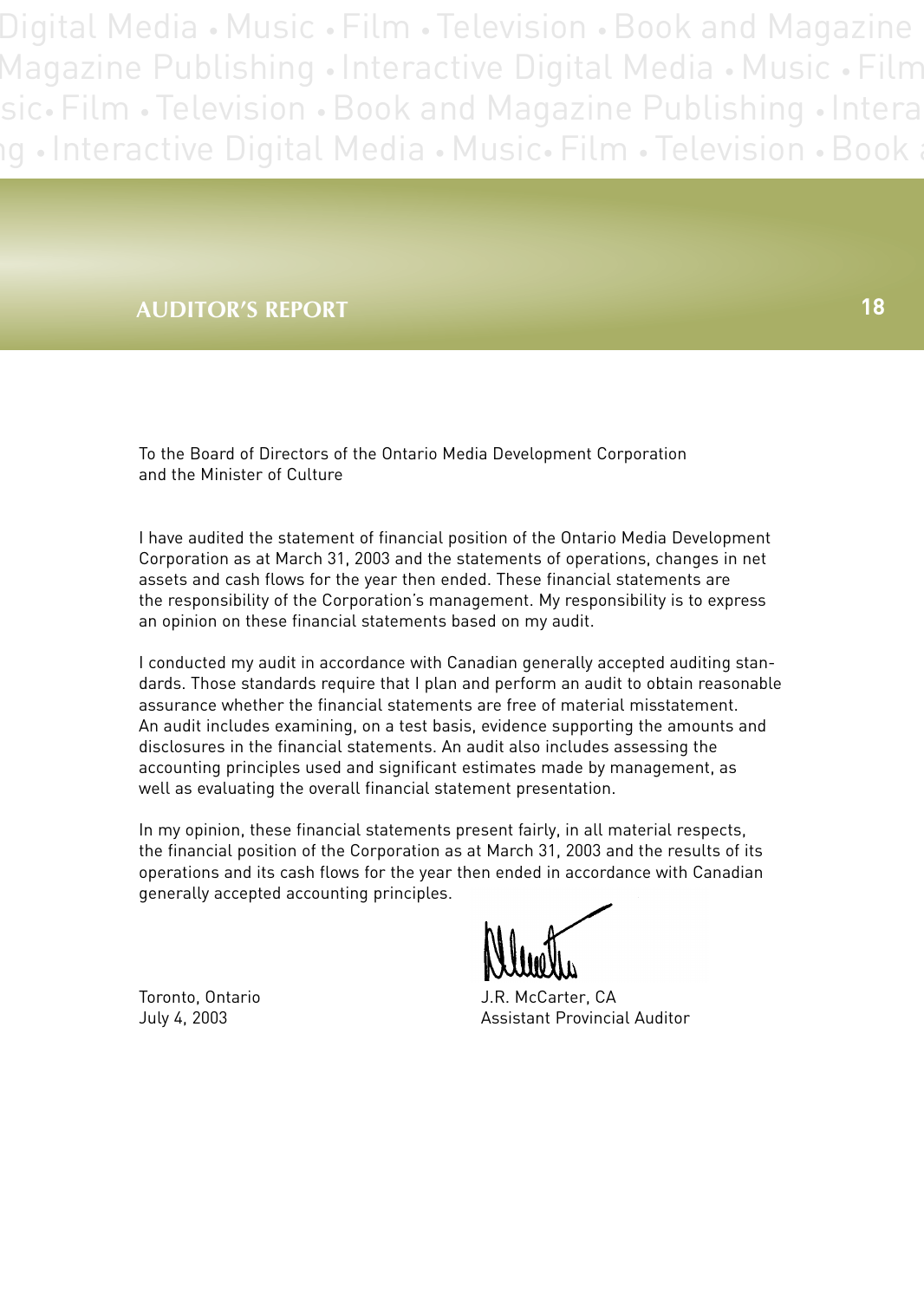ilm • Television • Book and Magazine Publishing • Interactive nteractive Digital Media • Music • Film • Television • Book and ook and Magazine Publishing • Interactive Digital Media • Mu Media • Music• Film • Television • Book and Magazine Publishin

#### **STATEMENT OF FINANCIAL POSITION 19**

|                                                                                          | 2003<br>(S 000's)       | 2002<br>(S 000's)                    |
|------------------------------------------------------------------------------------------|-------------------------|--------------------------------------|
| <b>Assets</b>                                                                            |                         |                                      |
| Cash and cash equivalents<br>Accounts receivable<br>Prepaid expenses<br>Accrued interest | 7,896<br>32<br>32<br>13 | 5,914<br>75<br>101<br>$\overline{2}$ |
| <b>Current Assets</b>                                                                    | 7,973                   | 6,092                                |
| Capital Assets (Note 3)                                                                  | 588                     | 446                                  |
|                                                                                          | 8,561                   | 6,538                                |
| <b>Liabilities</b>                                                                       |                         |                                      |
| Accounts payable - programs<br>Accounts payable - other<br>Due to the Province           | 726<br>403<br>108       | 306<br>344<br>261                    |
|                                                                                          | 1,237                   | 911                                  |
| <b>Commitments (Note 7)</b>                                                              |                         |                                      |
| <b>Net assets</b>                                                                        |                         |                                      |
| Invested in capital assets<br>Unrestricted                                               | 588<br>6,736            | 446<br>5,181                         |
|                                                                                          | 7,324                   | 5,627                                |
|                                                                                          | 8,561                   | 6,538                                |

The accompanying notes and schedule are an integral part of these statements. On behalf of the board:

Chairperson Member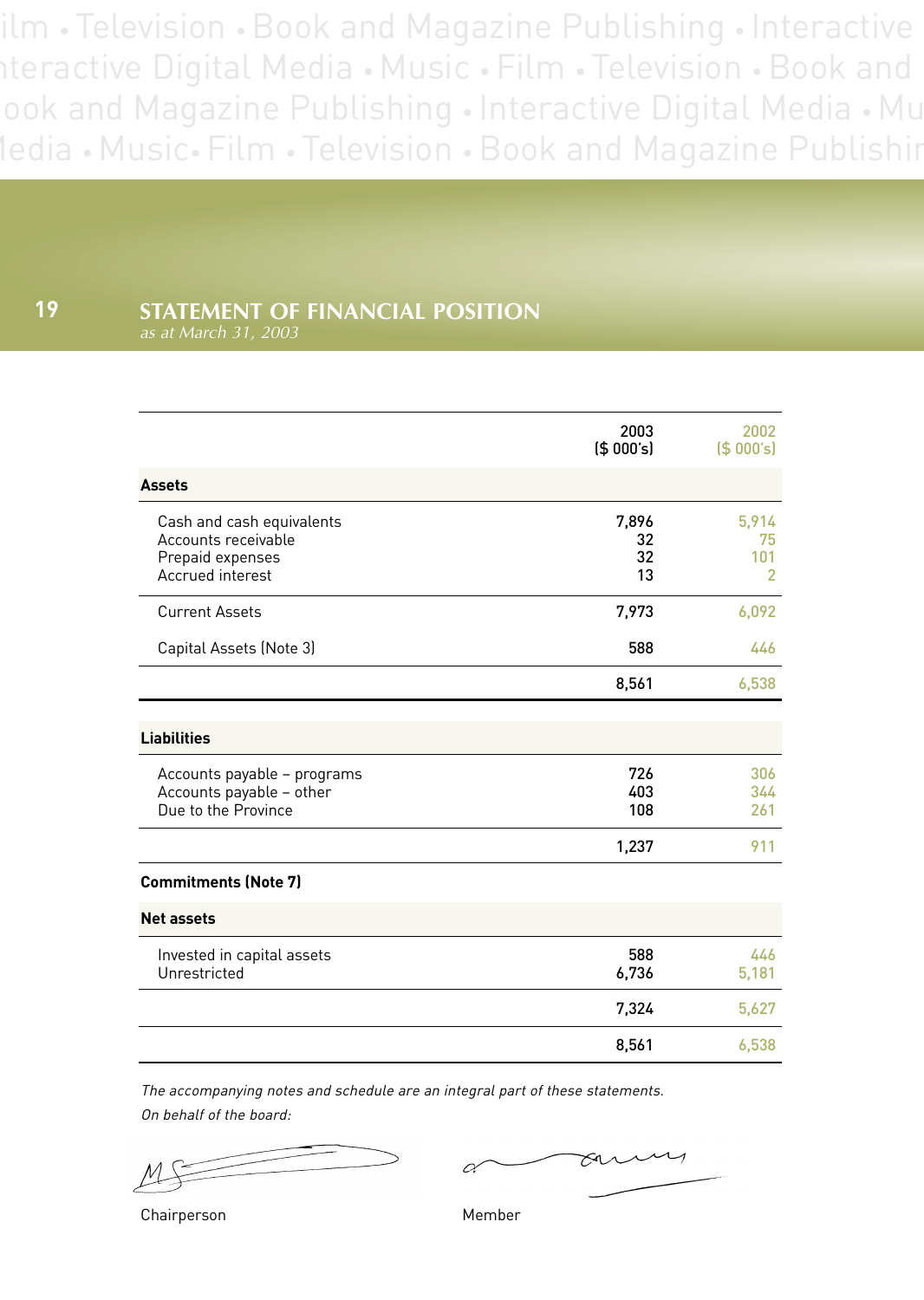## **STATEMENT OF OPERATIONS 20**

|                                                                                                                                                                                                                                                              | 2003<br>(S 000's)                              | 2002<br>(S 000's)                  |
|--------------------------------------------------------------------------------------------------------------------------------------------------------------------------------------------------------------------------------------------------------------|------------------------------------------------|------------------------------------|
| <b>Revenue</b>                                                                                                                                                                                                                                               |                                                |                                    |
| Ministry of Culture<br>Tax credit administrative fees<br>Interest<br>Return of investment under assistance programs                                                                                                                                          | 9,475<br>537<br>218                            | 7,800<br>526<br>215                |
| Capital refunded<br>Income<br>Trade shows<br>Legal Settlement (Note 6)<br>Other                                                                                                                                                                              | 25<br>47<br>1,000<br>133                       | 264<br>з<br>97<br>246              |
|                                                                                                                                                                                                                                                              | 11,435                                         | 9,151                              |
| <b>Expenses</b>                                                                                                                                                                                                                                              |                                                |                                    |
| Operating expenses (Note 4, Schedule 1)<br>Toronto International Film Festival Group grants<br>Ontario Book Initatives (Note 5)<br>Business Innovation Group & Marketing Initatives programs<br>Canadian Film Centre grants<br>Joint Studies and Initiatives | 5,906<br>1,265<br>1,264<br>1,003<br>200<br>100 | 5.327<br>1,269<br>950<br>200<br>90 |
|                                                                                                                                                                                                                                                              | 9,738                                          | 7,836                              |
| <b>Excess of revenue over expenses</b>                                                                                                                                                                                                                       | 1,697                                          | 1,315                              |

The accompanying notes and schedule are an integral part of these statements.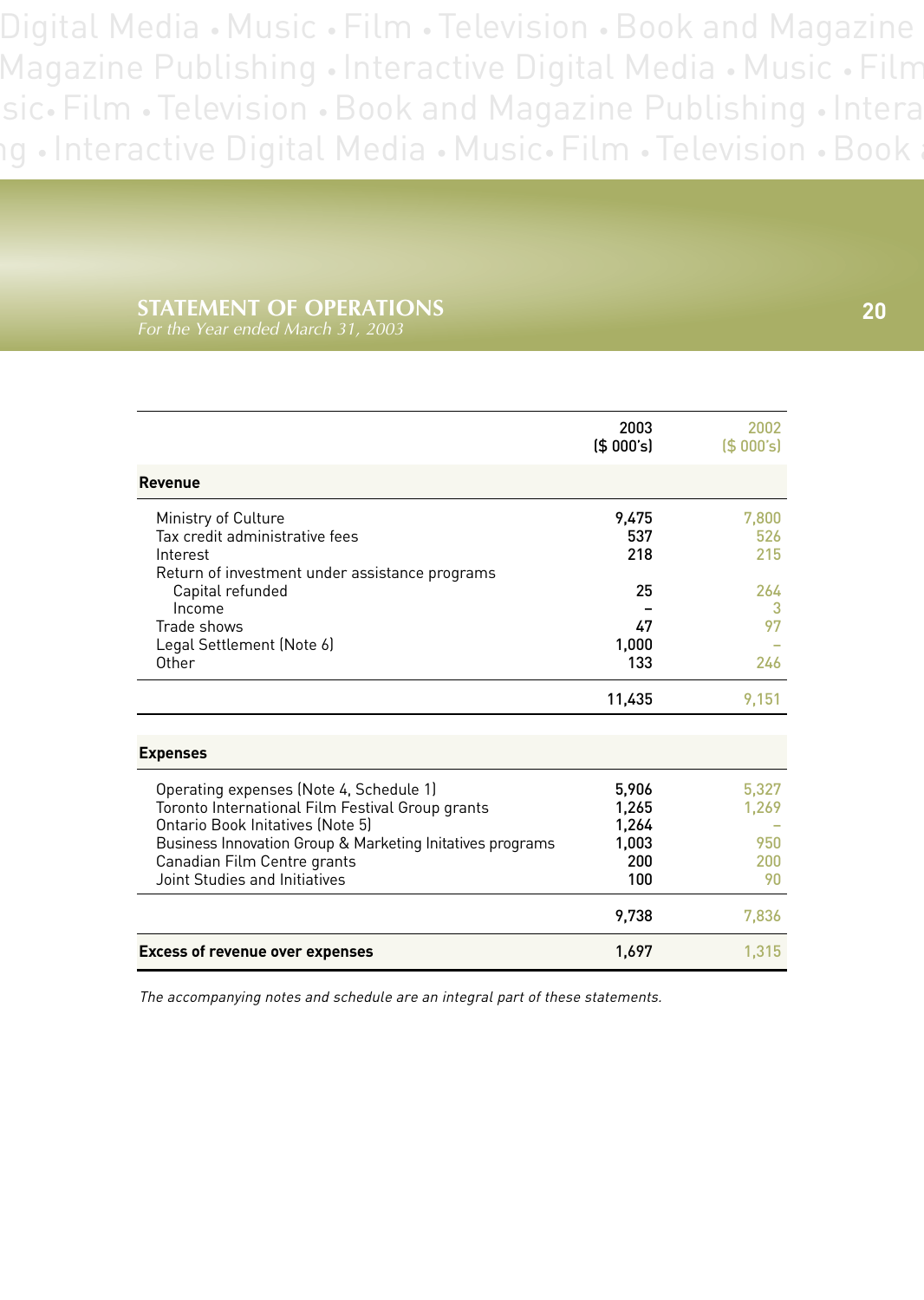ilm • Television • Book and Magazine Publishing • Interactive nteractive Digital Media • Music • Film • Television • Book and Book and Magazine Publishing • Interactive Digital Media • Mu Media • Music• Film • Television • Book and Magazine Publishin

### **21 STATEMENT OF CHANGES IN NET ASSETS** *For the Year ended March 31, 2003*

|                                              |             | 2003<br>(S 000's)           |       | 2002<br>(S 000's) |
|----------------------------------------------|-------------|-----------------------------|-------|-------------------|
|                                              | Invested in | Capital Assets Unrestricted | Total | Total             |
| Balance, beginning of year                   | 446         | 5,181                       | 5,627 | 4,312             |
| Excess (deficiency) of revenue over expenses | (381)       | 2,078                       | 1,697 | 1.315             |
| Investment in capital assets                 | 523         | (523)                       |       |                   |
| Balance, end of year                         | 588         | 6,736                       | 7,324 | 5.627             |

The accompanying notes and schedule are an integral part of these statements.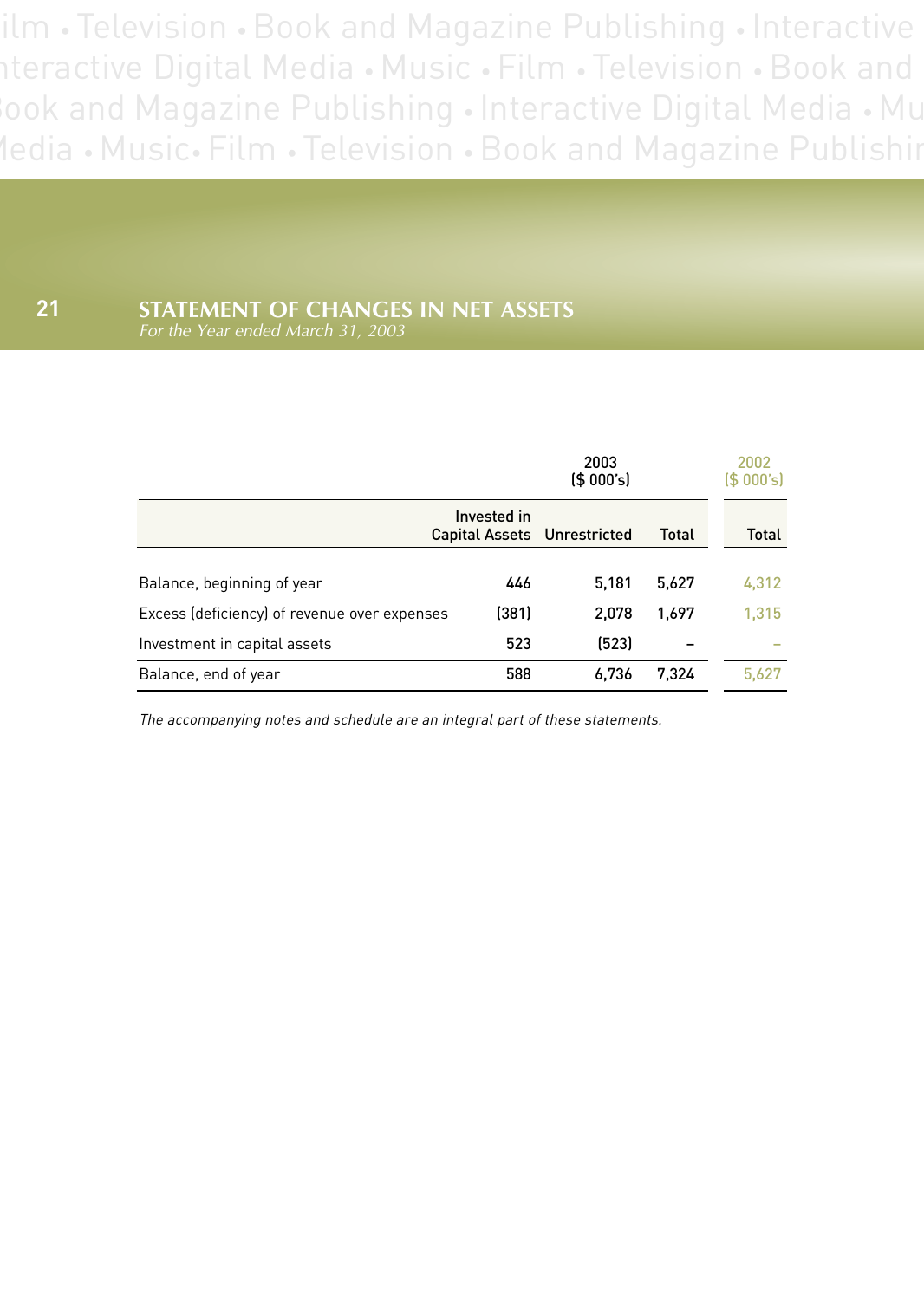# **STATEMENT OF CASH FLOWS**

2003 2002<br> **2003** (\$ 000's)  $($ \$ 000's) **Cash flows from (used in) operating activities** Excess of revenue over expenses 1,697 1,315 Amortization of capital assets 381 322 2,078 1,637 **Changes in non-cash working capital** Accounts receivable 43 55 Prepaid expenses 69 (12) Accrued interest Accounts payable and Due to the Province and a series 326 366 427 411 **Net cash generated through operating activities** 2,505 2,048 **Cash flows from (used in) financing and investing activities** Net purchase of capital assets (523) (455) **Net increase in cash** 1,593 Cash and cash equivalents at beginning of year 5,914 5,914 4,321 Cash and cash equivalents at end of year 75,896 7,896 5,914

The accompanying notes and schedule are an integral part of these statements.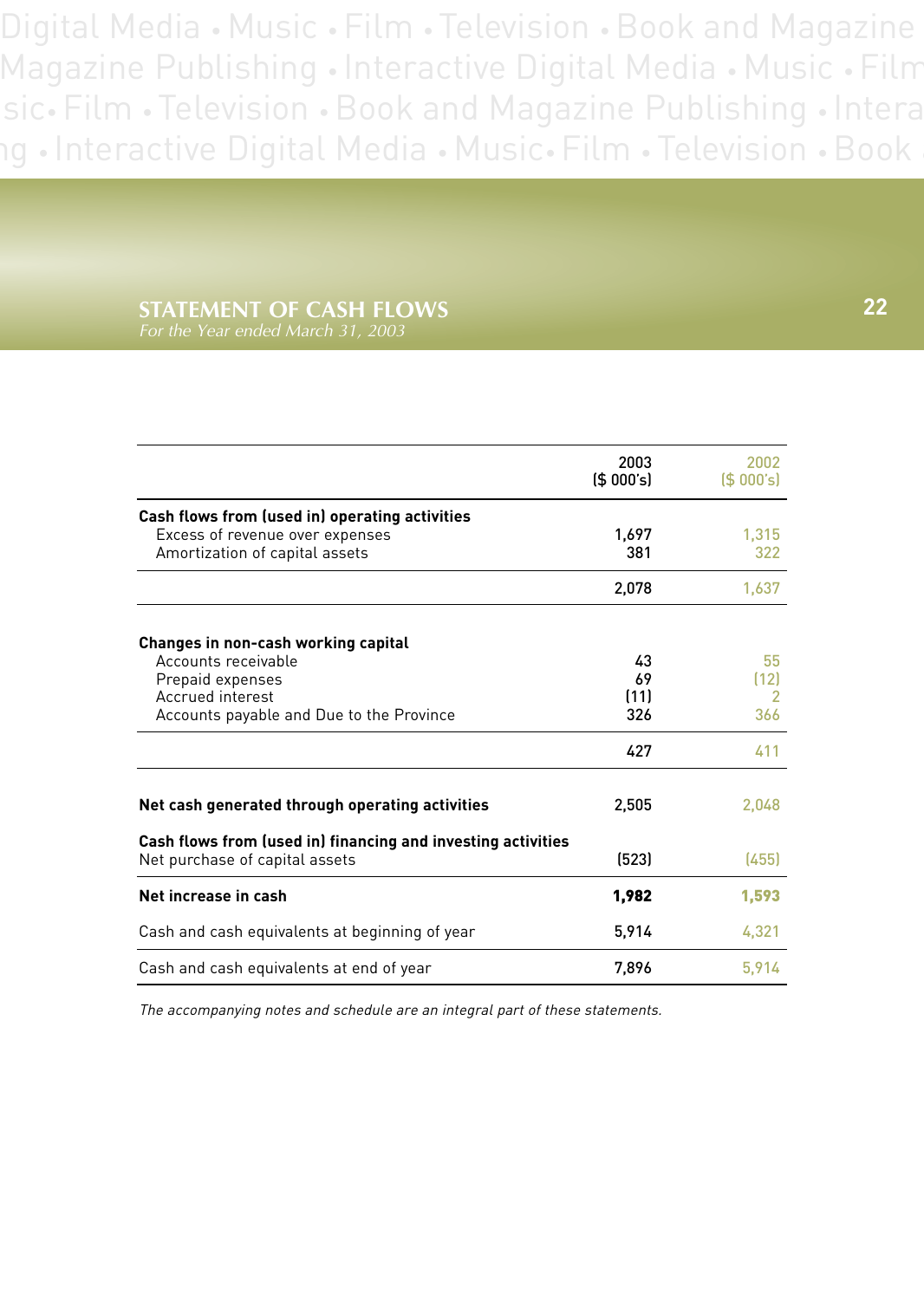ilm • Television • Book and Magazine Publishing • Interactive nteractive Digital Media • Music • Film • Television • Book and ook and Magazine Publishing • Interactive Digital Media • Mu Media • Music• Film • Television • Book and Magazine Publishin

**23 OPERATING EXPENSES Schedule 1** 

|                                       | 2003<br>(S 000's) | 2002<br>$(S$ 000's) |
|---------------------------------------|-------------------|---------------------|
| Salaries, Wages and Benefits          | 3,231             | 2,633               |
| Corporate Expenses and Operations     | 540               | 458                 |
| <b>Consulting Services</b>            | 443               | 647                 |
| <b>Amortization of Capital Assets</b> | 381               | 322                 |
| Advertising, Promotion & Publications | 296               | 336                 |
| <b>Location Services</b>              | 271               | 257                 |
| <b>Trade Shows</b>                    | 265               | 291                 |
| Program Support                       | 220               | 43                  |
| Travel                                | 171               | 151                 |
| Legal                                 | 88                | 189                 |
| <b>Total Operating Expenses</b>       | 5,906             | 5,327               |

The accompanying notes are an integral part of these statements.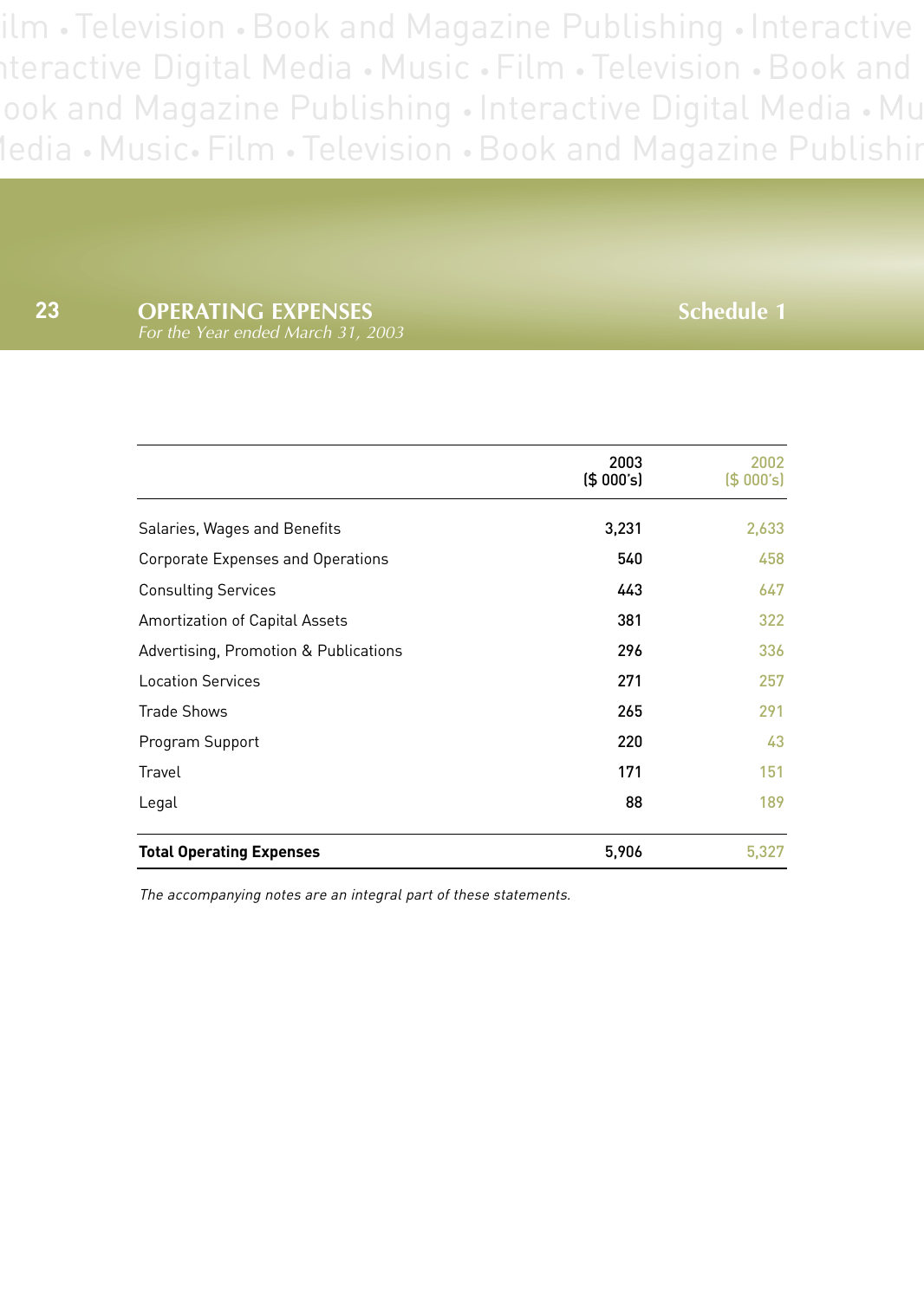### **NOTES TO FINANCIAL STATEMENTS** *March 31, 2003*

#### **1. BACKGROUND**

The Ontario Media Development Corporation (the 'Corporation') is an agency of the Ministry of Culture of the Government of Ontario, and as such is not required to pay income taxes. The Corporation assumed the functions of the former Ontario Film Development Corporation in December 2000 by Regulation made under the Development Corporations Act. The Corporation promotes the economic growth of Ontario's cultural media sector and focuses on strategic partnerships among all the industries – film, television, sound recording, book and magazine publishing and interactive digital media.

#### **2. SIGNIFICANT ACCOUNTING POLICIES (a) Basis of Accounting**

These financial statements have been prepared in accordance with Canadian generally accepted accounting principles.

#### **(b) Capital Assets**

Capital assets are recorded at cost less accumulated amortization. Capital assets are amortized on a straight-line basis over the following terms beginning in the year of acquisition or year of use, if later:

| Furniture & Office Equipment        | 10 years |
|-------------------------------------|----------|
| Computer Hardware                   | 3 years  |
| <b>Customized Computer Software</b> | 3 years  |
| Website                             | 3 years  |
| Leasehold Improvements              | 5 years  |

#### **(c) Revenue Recognition**

Tax credit administrative fees are recognized when earned, which is normally upon receipt. The return of investment under assistance programs is recorded on a cash basis because a reasonable

estimate of the amounts to be collected cannot be made.

#### **(d) Contributed Services**

Contributed services are received for certain events and are not recognized in the financial statements.

#### **(e) Cash and Cash Equivalents**

Cash and cash equivalents includes cash on hand, current bank accounts and shortterm deposits with terms of maturity of less than 93 days.

#### **(f) Pension Plans**

The Corporation provides pension benefits to its classified full time employees through participation in the Public Service Pension Fund and the Ontario Public Service Employees' Union Pension Fund. These plans are accounted for as multiemployer defined contribution plans and the expense represents the Corporation's contributions to the plan during the year.

#### **(g) Use of Estimates**

The preparation of financial statements in accordance with Canadian generally accepted accounting principles requires that management make estimates and assumptions that affect the reported amounts of assets and liabilities as at the date of the financial statements and the reported amounts of revenue and expenses. Actual amounts could differ from these estimates.